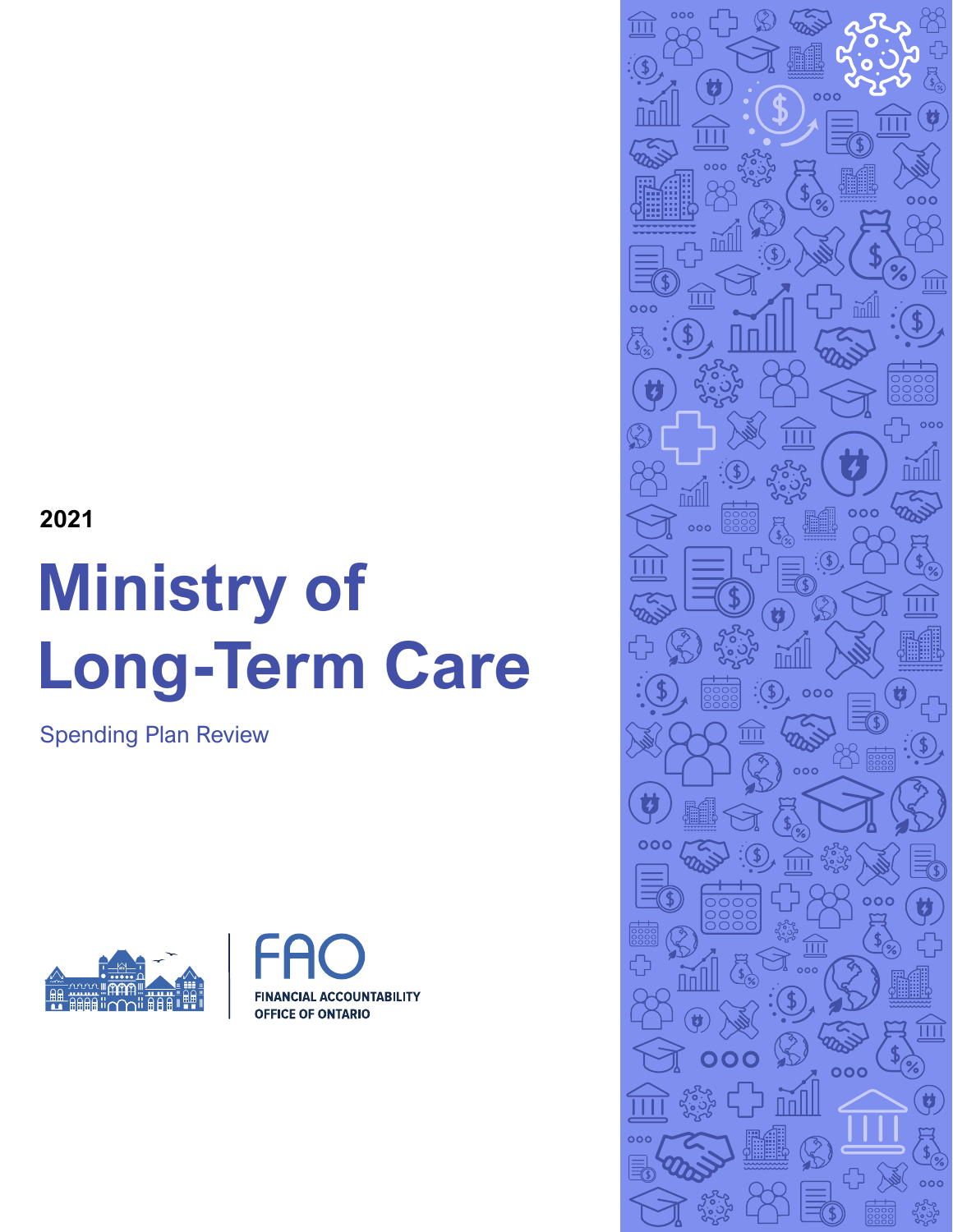#### About this Document

Established by the *Financial Accountability Officer Act, 2013*, the Financial Accountability Office (FAO) provides independent analysis on the state of the Province's finances, trends in the provincial economy and related matters important to the Legislative Assembly of Ontario.

The FAO produces independent analysis on the initiative of the Financial Accountability Officer. Upon request from a member or committee of the Assembly, the Officer may also direct the FAO to undertake research to estimate the financial costs or financial benefits to the Province of any bill or proposal under the jurisdiction of the legislature.

This report was prepared on the initiative of the Financial Accountability Officer in response to a request from a member of the Assembly. In keeping with the FAO's mandate to provide the Legislative Assembly of Ontario with independent economic and financial analysis, this report makes no policy recommendations.

This report was prepared by Matt Gurnham, Jacob Kim, Tessa Devakos and Matthew Stephenson, under the direction of Luan Ngo and Jeffrey Novak.

External reviewers provided comments on early drafts of this report. The assistance of external reviewers implies no responsibility for this final report, which rests solely with the FAO.



Financial Accountability Office of Ontario 2 Bloor Street West, Suite 900 Toronto, Ontario M4W 3E2 | fao-on.org | info@fao-on.org | 416-644-0702 This document is also available in an accessible format and as a downloadable PDF on our website.

ISBN 978-1-4868-5334-2

© Queen's Printer for Ontario, 2021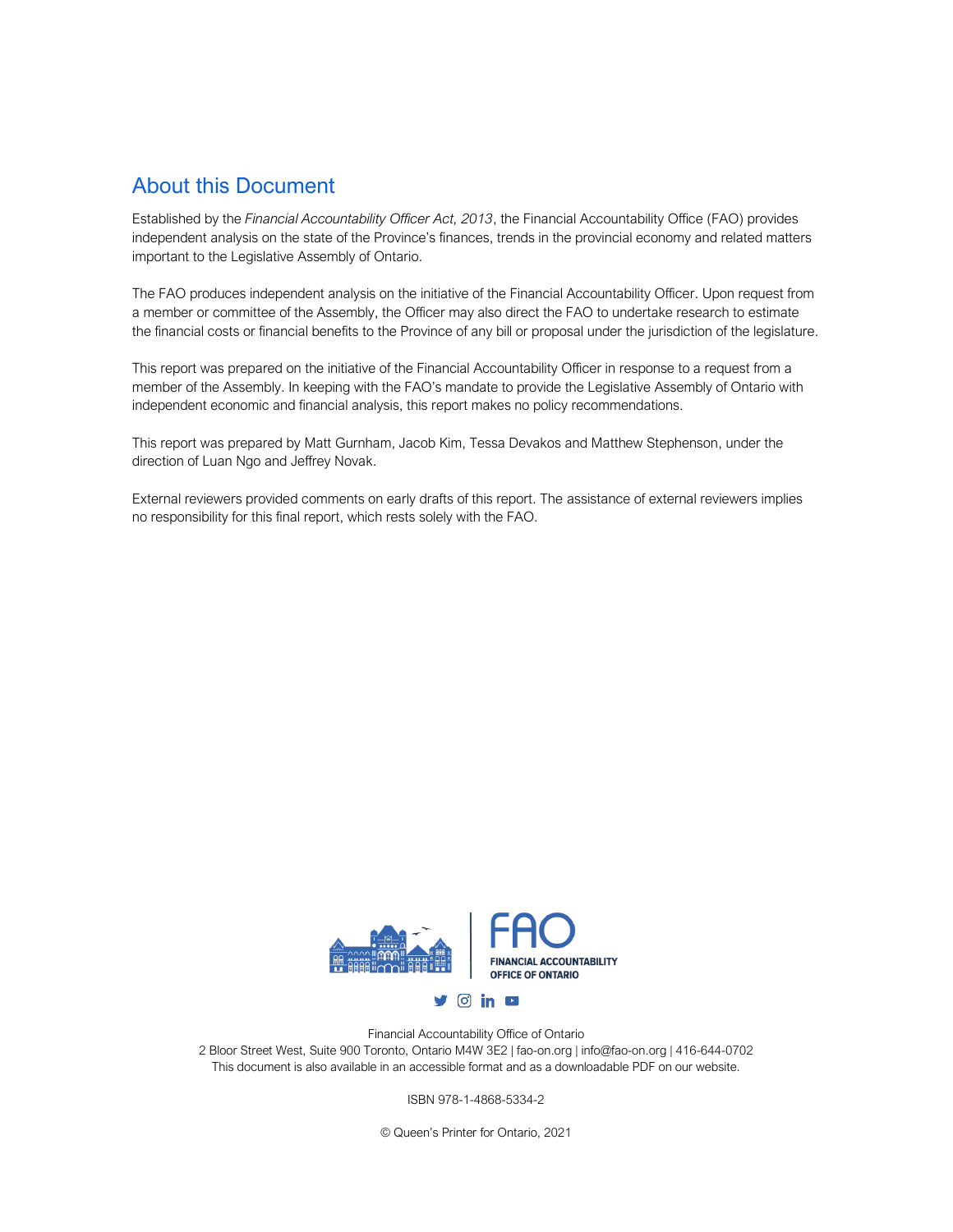

# Table of Contents

| 1   Introduction                                                                                          | 1              |
|-----------------------------------------------------------------------------------------------------------|----------------|
| 2   Ministry Overview                                                                                     | $\overline{2}$ |
| Spending by Expenditure Estimates Categories                                                              | $\overline{2}$ |
| Spending by Program                                                                                       | 4              |
| 3   Key Issues for 2021-22                                                                                | 6              |
| Spending Plan Analysis                                                                                    | 6              |
| Expansion and Redevelopment Plan Analysis                                                                 | 9              |
| <b>LTC Bed Forecast and Risks</b>                                                                         | 14             |
| <b>LTC Wait List Considerations</b>                                                                       | 16             |
| Increasing Direct Care for Long-Term Care Residents                                                       | 17             |
| 4   Program Review                                                                                        | 19             |
| Vote 4501 - Ministry Administration Program<br>Vote 4502 - Long-Term Care Homes Program<br>Other Spending | 19<br>20<br>21 |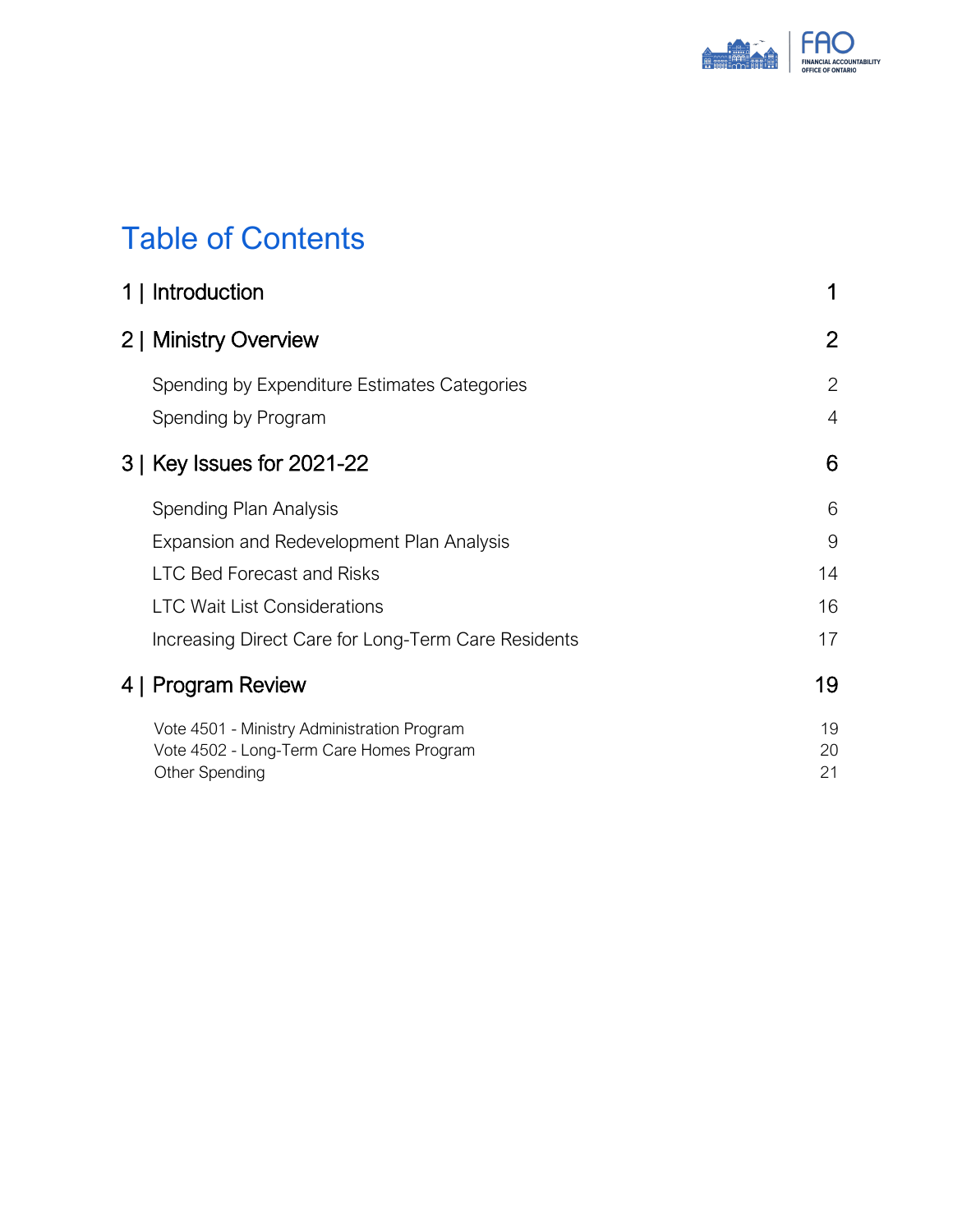

# <span id="page-3-0"></span>1 | Introduction

On April 21, 2021, the Government of Ontario (the Province) tabled in the Legislative Assembly volume 1 of the 2021-22 Expenditure Estimates.<sup>1</sup> The 2021-22 Expenditure Estimates (or Estimates) sets out the fiscal year's spending requirements for ministries and constitutes the government's formal request to the legislature for approval to spend the amounts as detailed in the Estimates.

After tabling in the legislature, the Estimates were referred to the Standing Committee on Estimates (SCE). The SCE is mandated to consider the Estimates of between six and 12 ministries. For 2021-22, the SCE has selected the Estimates of the following ministries for review:

- Health
- Natural Resources and Forestry
- Long-Term Care
- Education
- Infrastructure
- Agriculture, Food and Rural Affairs
- Children, Community and Social Services
- Energy, Northern Development and Mines
- Indigenous Affairs

After the SCE completes its review of a ministry, the committee votes on the ministry's Estimates. Once the review and voting process is completed for all selected ministries, the SCE must deliver a report to the legislature by the third Thursday in November.<sup>2</sup> The legislature then votes its agreement of the Estimates passed by the SCE, after which the Supply Bill is formally introduced. Passage of the Supply Bill provides the legislature's approval to spend the amounts as detailed in the Estimates.

The purpose of this report is to support the SCE's review of the Ministry of Long-Term Care's (MLTC's) 2021-22 Expenditure Estimates. The report begins with a financial overview of the ministry, focusing on spending by Estimates categories and by program. Next, the report identifies key financial issues for the ministry. For this year, the FAO:

- forecasts ministry spending through 2029-30, based on ministry programs and commitments;
- reviews the Province's long-term care bed expansion and redevelopment plans;
- projects the number of long-term care beds through 2029-30 and identifies risks to the supply of beds; and
- examines the Province's commitment to increase daily direct care for long-term care residents.

Lastly, the report reviews proposed 2021-22 spending by program and identifies spending trends and program changes.

<sup>1</sup> Volume 1 of the 2021-22 Expenditure Estimates is available here[: https://www.ontario.ca/page/expenditure-estimates-volume-1-table-contents-](https://www.ontario.ca/page/expenditure-estimates-volume-1-table-contents-2021-22)[2021-22.](https://www.ontario.ca/page/expenditure-estimates-volume-1-table-contents-2021-22)

<sup>&</sup>lt;sup>2</sup> If the SCE does not deliver a report to the legislature by the third Thursday in November, then the Estimates are deemed to be passed by the SCE. Standing Orders of the Legislative Assembly of Ontario (SO 66(b)).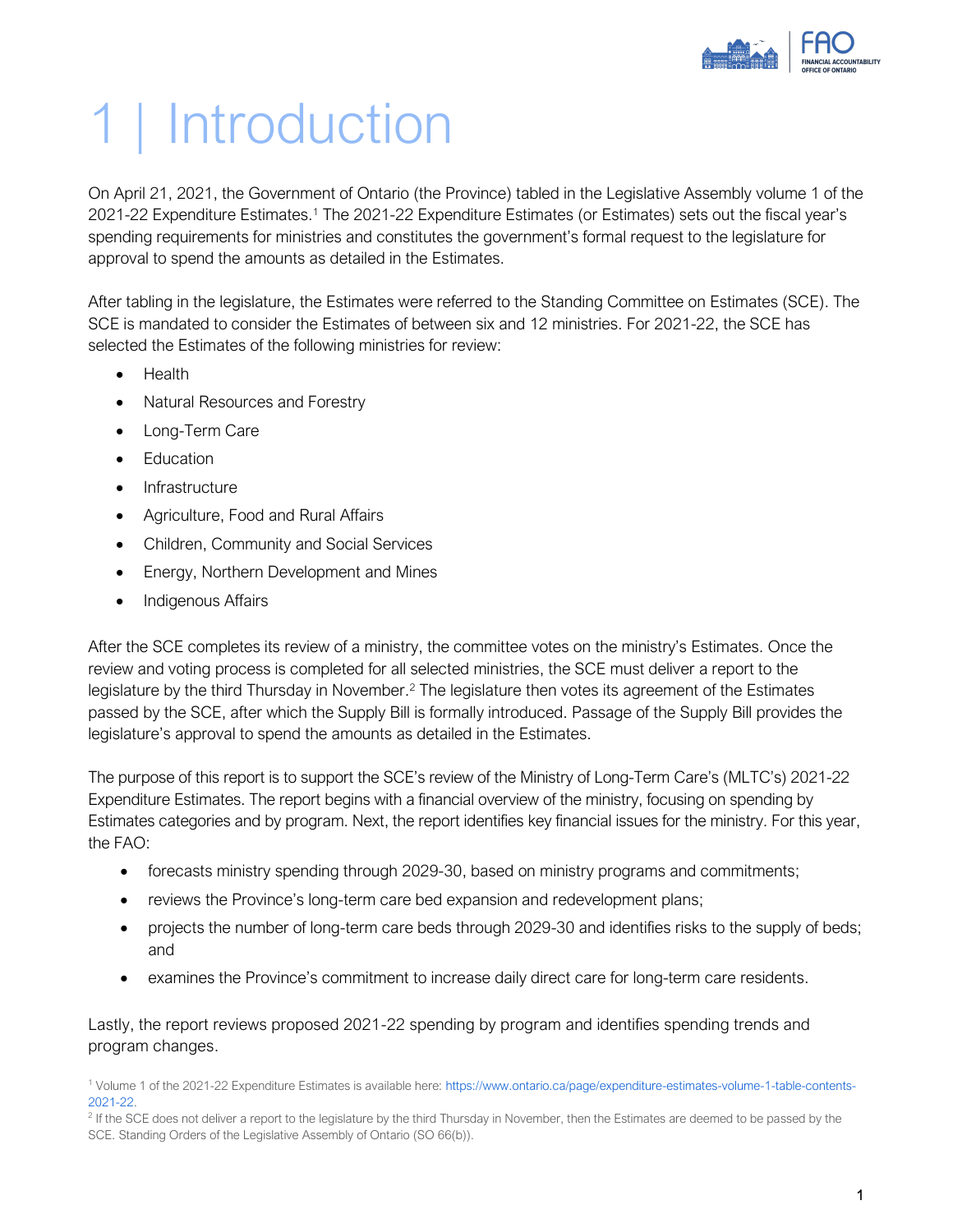

# <span id="page-4-0"></span>2 | Ministry Overview

The Ministry of Long-Term Care (MLTC) is projected to spend \$6.9 billion in the 2021-22 fiscal year. This is an increase of \$0.5 billion (8.4 per cent) from 2020-21 interim results reported in the 2021 Ontario Budget.<sup>3</sup>



Figure 2-1: Projected Ministry of Long-Term Care spending in 2020-21 and 2021-22, \$ billions

Note: Excludes negative adjustments of \$4.5 billion in 2020-21 and \$6.1 billion in 2021-22 to record expenses on the financial statements of Ontario Health and with the hospitals sector. These negative adjustments are offset by corresponding positive adjustments with the Ministry of Health. Source: 2021-22 Expenditure Estimates, 2021 Ontario Budget and FAO analysis of information provided by the Ministry of Long-Term Care.

# <span id="page-4-1"></span>Spending by Expenditure Estimates Categories

The Ministry of Long-Term Care's 2021-22 spending plan of \$6.9 billion is reported as a net expense of \$789 million in the 2021-22 Expenditure Estimates as follows:

- \$6.9 billion in 'Supply Bill spending' that is authorized annually by the legislature (known as spending 'to be voted');
- Negative 'other spending' adjustments of \$6.1 billion, to reverse planned payments by MLTC to longterm care (LTC) home operators and hospitals that will be recorded as expenses on the financial statements of Ontario Health and with the hospitals sector; <sup>4</sup> and
- Less than \$1 million in spending that is authorized by standalone legislation (known as 'statutory spending').

Supply Bill spending is divided into programs called votes, sub-programs called items, and then accounts. The Ministry of Long-Term Care has two votes, with the Long-Term Care Homes Program accounting for almost all ministry spending at \$6.9 billion.

<sup>&</sup>lt;sup>3</sup> Excludes negative adjustments of \$4.5 billion in 2020-21 and \$6.1 billion in 2021-22 to record expenses on the financial statements of Ontario

Health and with the hospitals sector. These negative adjustments are offset by corresponding positive adjustments with the Ministry of Health.

<sup>&</sup>lt;sup>4</sup> A corresponding positive adjustment is recorded with the Ministry of Health.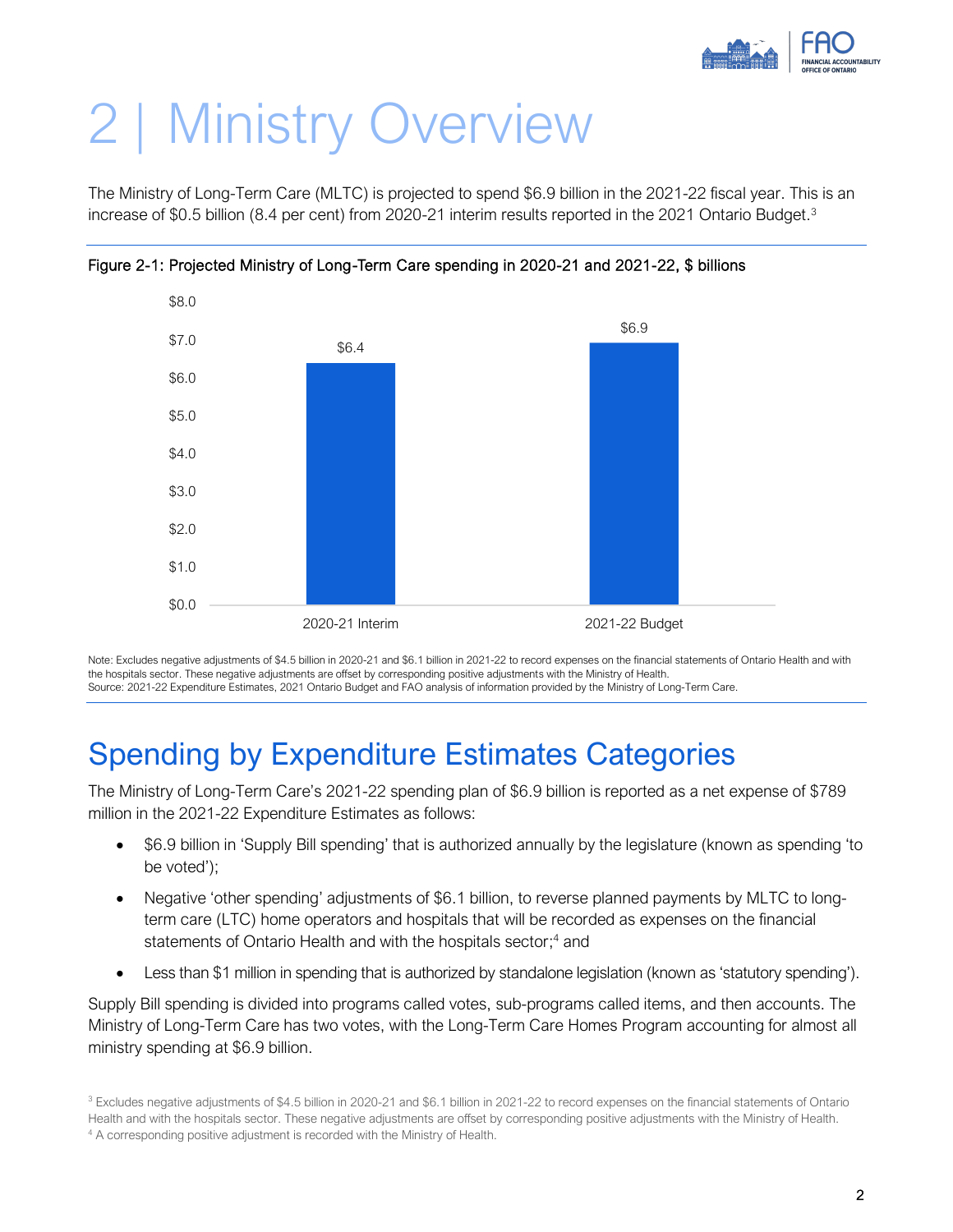

Other spending includes a \$5.6 billion negative adjustment for Ontario Health. This adjustment represents planned payments from the Ministry of Long-Term Care to LTC home operators that will be recorded as an expense on the financial statements of Ontario Health. There are also negative adjustments for hospitals of \$48 million (operating) and \$525 million (capital), which represent planned payments by the ministry that will be recorded as expenses in the hospitals sector.<sup>5</sup> Corresponding positive adjustments are included as 'other spending' in the Ministry of Health's Expenditure Estimates.

Standalone legislation (i.e., spending authorized by legislation other than the Supply Bill) accounts for less than \$1 million of planned MLTC spending.

| Vote | Program Name                                       | 2021-22 Estimates<br>(\$ millions) |
|------|----------------------------------------------------|------------------------------------|
| 4501 | Ministry Administration Program                    | 6                                  |
| 4502 | Long-Term Care Homes Program                       | 6,928                              |
|      | <b>Total Supply Bill (Voted) Spending</b>          | 6,934                              |
|      |                                                    |                                    |
|      | Other spending - Ontario Health                    | $-5,574$                           |
|      | Other spending - hospitals (operating)             | $-48$                              |
|      | Other spending - hospitals (capital)               | $-525$                             |
|      | <b>Total Other Spending Adjustments</b>            | $-6,146$                           |
|      |                                                    |                                    |
|      | <b>Standalone Legislation (Statutory) Spending</b> | < 1                                |
|      |                                                    |                                    |
|      | Net Ministry of Long-Term Care Expense             | 789                                |
|      | Source: 2021-22 Expenditure Estimates.             |                                    |

#### Table 2-1: 2021-22 Ministry of Long-Term Care net expense by Estimates category, \$ millions

For additional information on planned spending by Estimates categories, see chapter 4.

<sup>5</sup> Payments for infrastructure assets in the hospitals sector will be expensed over the useful life of the asset.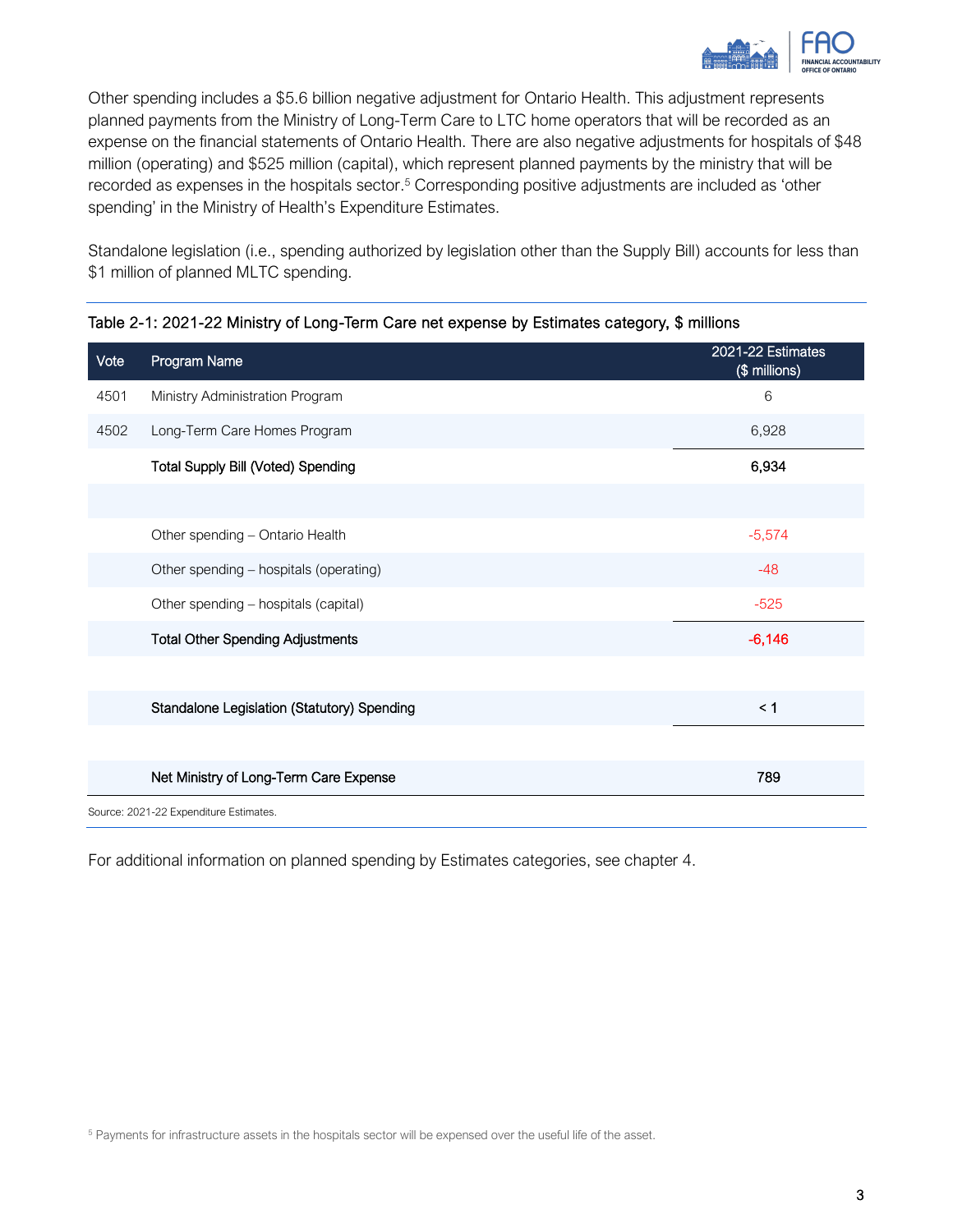

# <span id="page-6-0"></span>Spending by Program

Although the ministry is requesting authorization through the 2021-22 Expenditure Estimates to spend \$6.9 billion, there is little information on how the ministry intends to spend the requested funds. The following presents the FAO's overview of the ministry's spending plan by program.

\$6.3 billion of planned ministry spending in 2021-22 is from the net cost of two transfer payments to LTC home operators. There are 626 LTC homes in Ontario that have spaces for over 78,000 residents. LTC home operators receive funding from the ministry based on the number of beds each LTC home has in operation and the types of services the LTC home provides. In 2021-22, the FAO estimates that the operation of long-term care homes will cost a total of \$7.9 billion, of which \$1.6 billion will be recovered through resident co-payment revenue<sup>6</sup> and \$6.3 billion will be funded by MLTC through two transfer payments, Long-Term Care Homes – Operations and Long-Term Care Homes – Development.

Of the \$7.9 billion cost of long-term care home operations, an estimated \$5.8 billion will be funded through a daily subsidy called the Level of Care (LOC) per diem payment. The LOC per diem is paid to LTC home operators for each bed in operation to cover the cost of nursing and personal care, basic accommodation, programs and support services, and raw food. Additionally, LTC home operators receive a global per diem that can be applied to any of the other four LOC categories.<sup>7</sup> The remaining \$2.1 billion flows through a number of supplementary funding streams that includes one-time spending related to the COVID-19 pandemic.

The ministry also plans to spend \$525 million in 2021-22 for capital projects, most of which is for the Accelerated Build Pilot Program. This program was developed in partnership with Infrastructure Ontario and three participating hospitals to accelerate the construction of four long-term care homes in the Greater Toronto Area. The funding for this program will be provided through the ministry's third transfer payment program, Long-Term Care Homes Capital.

Finally, the ministry plans to spend \$65 million on administration in 2021-22.

<sup>&</sup>lt;sup>6</sup> LTC residents are required to pay accommodation rates (co-payments) for long-term care, which vary based on the type of accommodation they receive (e.g., basic, semi-private or private room). A portion of the payments made by residents for accommodation is remitted back to the Province to offset some of the cost of the long-term care homes program.

<sup>&</sup>lt;sup>7</sup> For more information on the level of care per diem payments, see Ministry of Health and Long-Term Care, "Policy: LTCH Level-of-Care Per Diem [Funding Summary](https://www.health.gov.on.ca/en/public/programs/ltc/docs/level_of_care_per_diem_funding_summary_201908.pdf)," August 2019.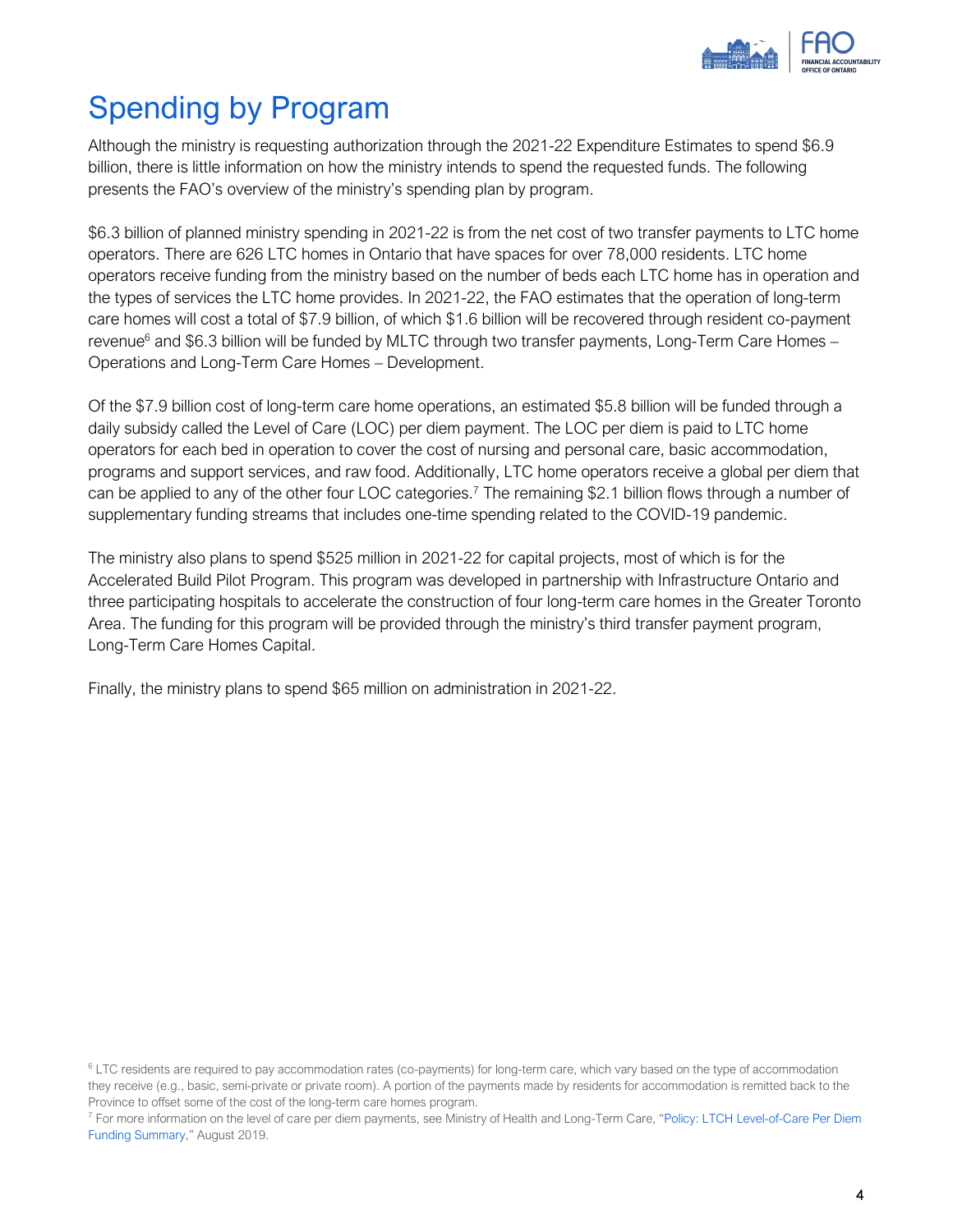

| Category                                                     |       | \$ millions |
|--------------------------------------------------------------|-------|-------------|
| Level of Care Per Diem                                       |       |             |
| Nursing and Personal Care                                    | 3,290 |             |
| Program and Support Services                                 | 402   |             |
| Raw Food                                                     | 285   |             |
| <b>Basic Accommodation</b>                                   | 1,674 |             |
| Global Per Diem                                              | 150   |             |
| Total Level of Care Per Diem                                 |       | 5,801       |
| <b>Supplementary Funding</b>                                 |       |             |
| <b>Construction Funding Subsidy</b>                          | 181   |             |
| Pay Equity                                                   | 75    |             |
| Municipal Tax Allowance Fund                                 | 63    |             |
| Behavioural Supports Ontario                                 | 63    |             |
| High Intensity Needs Fund                                    | 77    |             |
| <b>Equalization Adjustment</b>                               | 52    |             |
| Resident Assessment Instrument                               | 42    |             |
| Other Supplementary Funding                                  | 749   |             |
| One-Time COVID-19 Response Spending                          | 822   |             |
| <b>Total Supplementary Funding</b>                           |       | 2,124       |
| Total Cost of Long-Term Care Home Operations                 |       | 7,925       |
| Less: Resident Co-payments                                   |       | $-1,580$    |
| Net Transfer Payments to Long-Term Care Home Operators*      |       | 6,345       |
| Ministry Administration                                      |       | 65          |
| <b>Total Operating Spending</b>                              |       | 6,410       |
| Accelerated Build Pilot Program and other capital spending** |       | 525         |
| <b>Total Operating and Capital Spending</b>                  |       | 6,935       |

#### Table 2-2: FAO estimate of 2021-22 Ministry of Long-Term Care planned spending by program, \$ millions

\* The Long-Term Care Homes – Operations (\$6,117 million) and the Long-Term Care Homes – Development (\$228 million) transfer payments.

\*\* Funded through the Long-Term Care Homes Capital transfer payment.

Source: 2021-22 Expenditure Estimates and FAO analysis of information provided by the Ministry of Long-Term Care.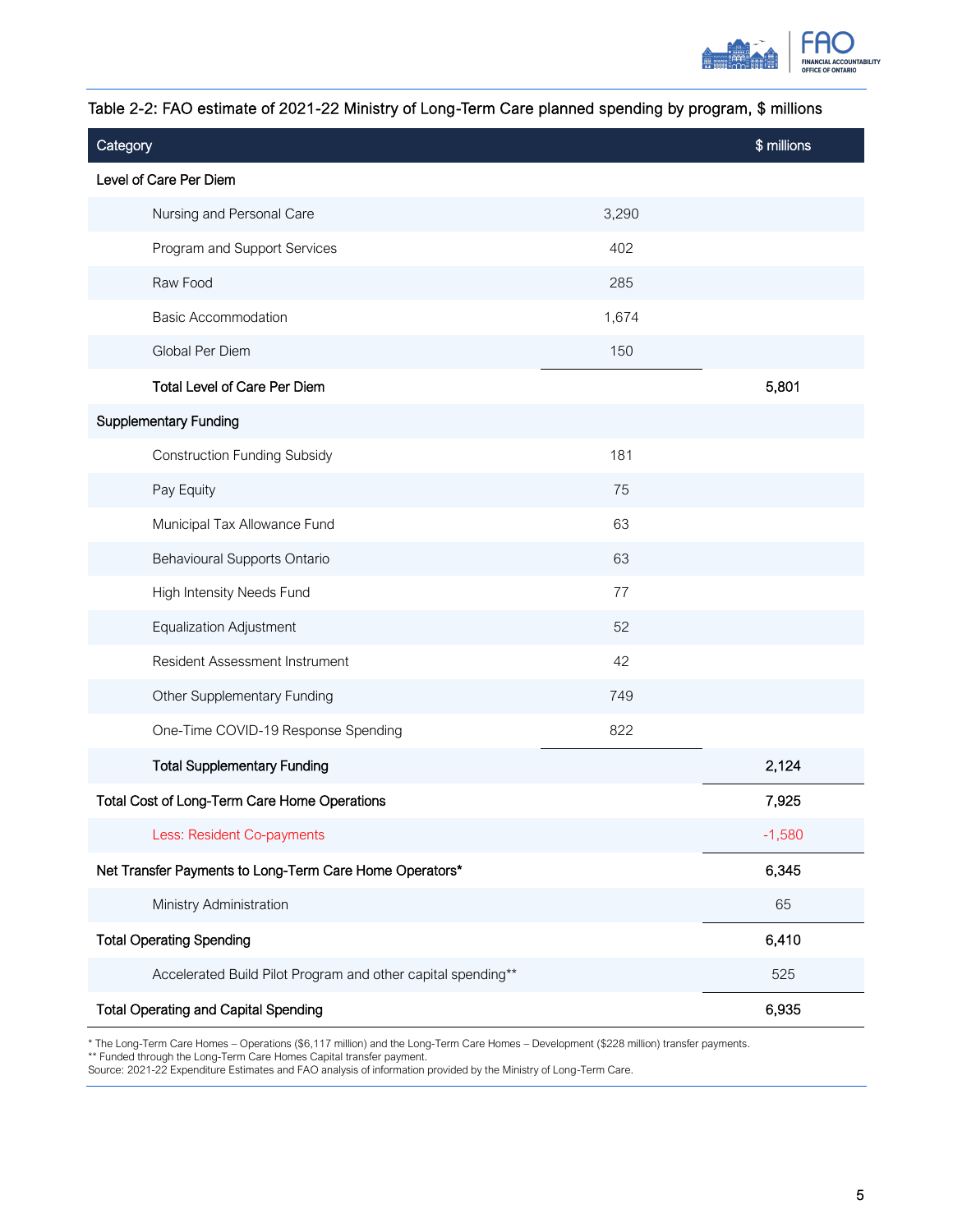

# <span id="page-8-0"></span>3 | Key Issues for 2021-22

## <span id="page-8-1"></span>Spending Plan Analysis

This section provides a projection of Ministry of Long-Term Care spending through 2029-30. Note that in this section the FAO analyzes projected spending for the ministry before negative adjustments to record expenses on the financial statements of Ontario Health and the hospitals sector.<sup>8</sup>

The FAO reviewed the ministry's programs and commitments and projects that long-term care spending will grow from \$4.4 billion in 2019-20 to \$10.6 billion by 2029-30. This represents an average annual growth rate over the 10-year period of 9.3 per cent.

Over the medium term, from 2019-20 to 2023-24, the FAO projects that ministry spending will grow at an average annual rate of 13.7 per cent, increasing from \$4.4 billion in 2019-20 to \$7.3 billion in 2023-24. The FAO's projection is lower than the ministry's spending plan in the 2021 Ontario Budget. The reason for the difference is that the FAO expects that new long-term care beds will come into service at a later date than reflected in the 2021 budget spending plan, resulting in the FAO's lower spending forecast through 2023-24.

Over the long term, from 2023-24 through 2029-30, the FAO projects average annual spending growth of 6.4 per cent, reaching \$10.6 billion by 2029-30. The FAO is not able to compare its spending forecast against the ministry's over this period as the ministry reported to the FAO that, starting in 2024-25, the health sector spending plan in the 2021 budget is not allocated by program. In the 2021 budget, total health sector spending is projected to grow from \$72.0 billion in 2023-24 to \$82.0 billion in 2029-30. The FAO estimates that in order to fully fund long-term care programs and commitments, MLTC spending would require 33 per cent of new health sector spending in the 2021 budget plan over this period. This means that, after accounting for longterm care spending, the 2021 budget calls for the other health sector programs to grow by an average annual rate of only 1.6 per cent from 2023-24 to 2029-30.

<sup>8</sup> Corresponding positive adjustments are included with the Ministry of Health.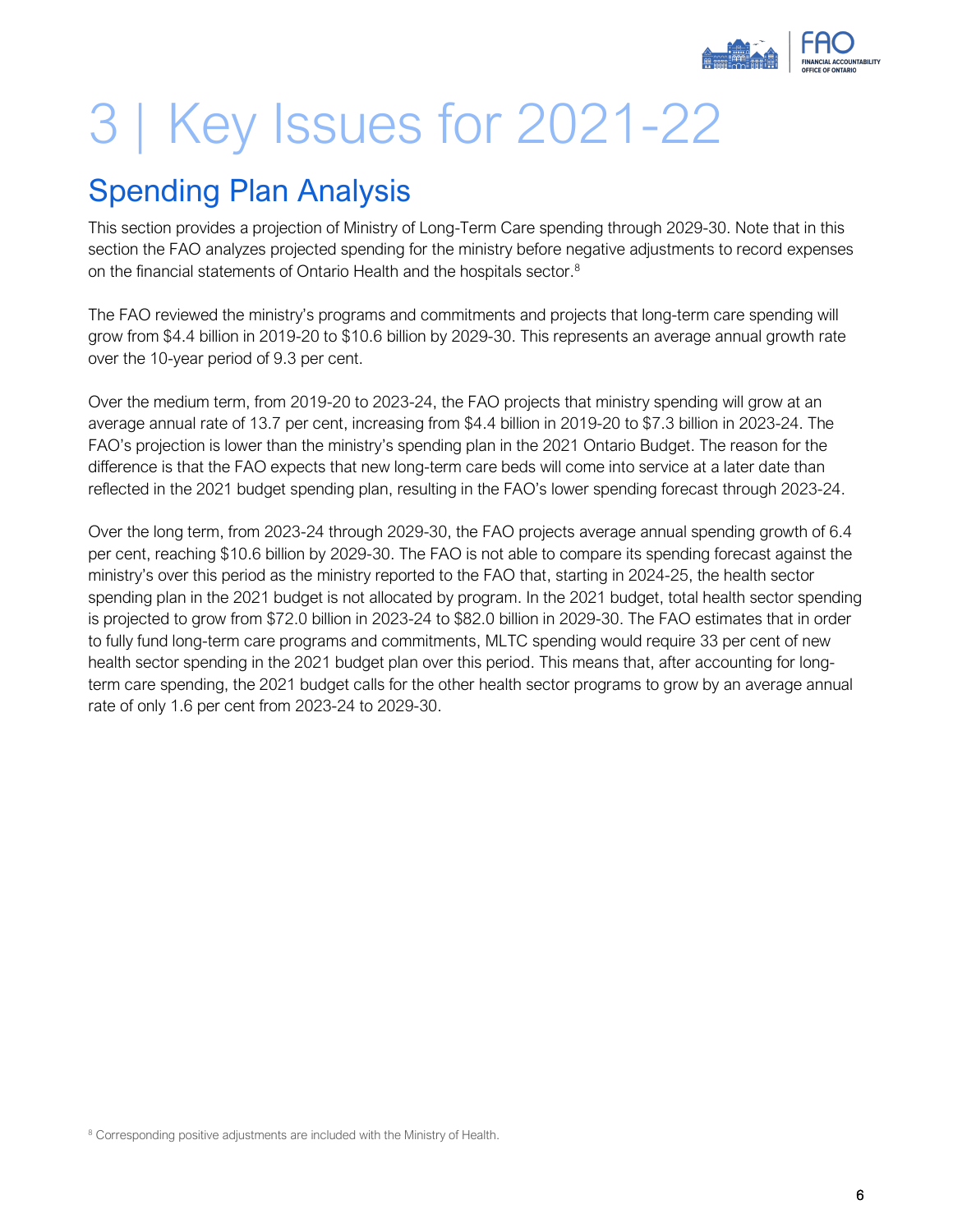



Figure 3-1: FAO projection for Ministry of Long-Term Care spending, 2019-20 to 2029-30, \$ billions

The FAO's projected Ministry of Long-Term Care average annual spending growth from 2019-20 to 2029-30 of 9.3 per cent represents a significant increase compared to the previous 10-year period. From 2009-10 to 2019-20, long-term care spending grew at an average annual rate of only 3.0 per cent, increasing from \$3.2 billion in 2009-10 to \$4.4 billion in 2019-20.

The relatively high projected spending growth from 2019-20 to 2029-30 is primarily due to two significant longterm care commitments made by the Province:

- To expand and redevelop long-term care beds by:
	- $\circ$  Building 30,000 new and redeveloped long-term care beds over 10 years.<sup>9</sup>
	- o Introducing a new long-term care development policy that increases provincial construction funding subsidies for new and redeveloped long-term care beds.
- To increase the average hours of daily direct care provided to long-term care residents by nurses and personal support workers from 2.75 hours per day in 2018 to four hours per day by 2024-25.<sup>10</sup>

The chart below shows how the Province's two long-term care commitments affect the FAO's spending projection. By 2023-24, the FAO estimates these two commitments will increase program spending by a total of \$2.2 billion, which consists of \$0.8 billion to expand and redevelop long-term care beds and \$1.5 billion for the increase in daily direct care hours. By 2029-30, these commitments will increase program spending by \$5.0 billion, which consists of \$2.6 billion to expand and redevelop long-term care beds and \$2.4 billion to increase daily direct care hours.

Finally, the FAO's forecast incorporates a total of \$3.2 billion in time-limited spending in 2020-21 and 2021-22.

<sup>9</sup> Presentation to Ontario's Long-Term Care COVID-19 Commission, slide 19[. http://www.ltccommission-](http://www.ltccommission-commissionsld.ca/presentations/pdf/Long-Term_Care_Home_Development_Foundational_Redacted_September_21_2020.pdf)

[commissionsld.ca/presentations/pdf/Long-Term\\_Care\\_Home\\_Development\\_Foundational\\_Redacted\\_September\\_21\\_2020.pdf.](http://www.ltccommission-commissionsld.ca/presentations/pdf/Long-Term_Care_Home_Development_Foundational_Redacted_September_21_2020.pdf)

<sup>10</sup> 2021 Ontario Budget, p. 43.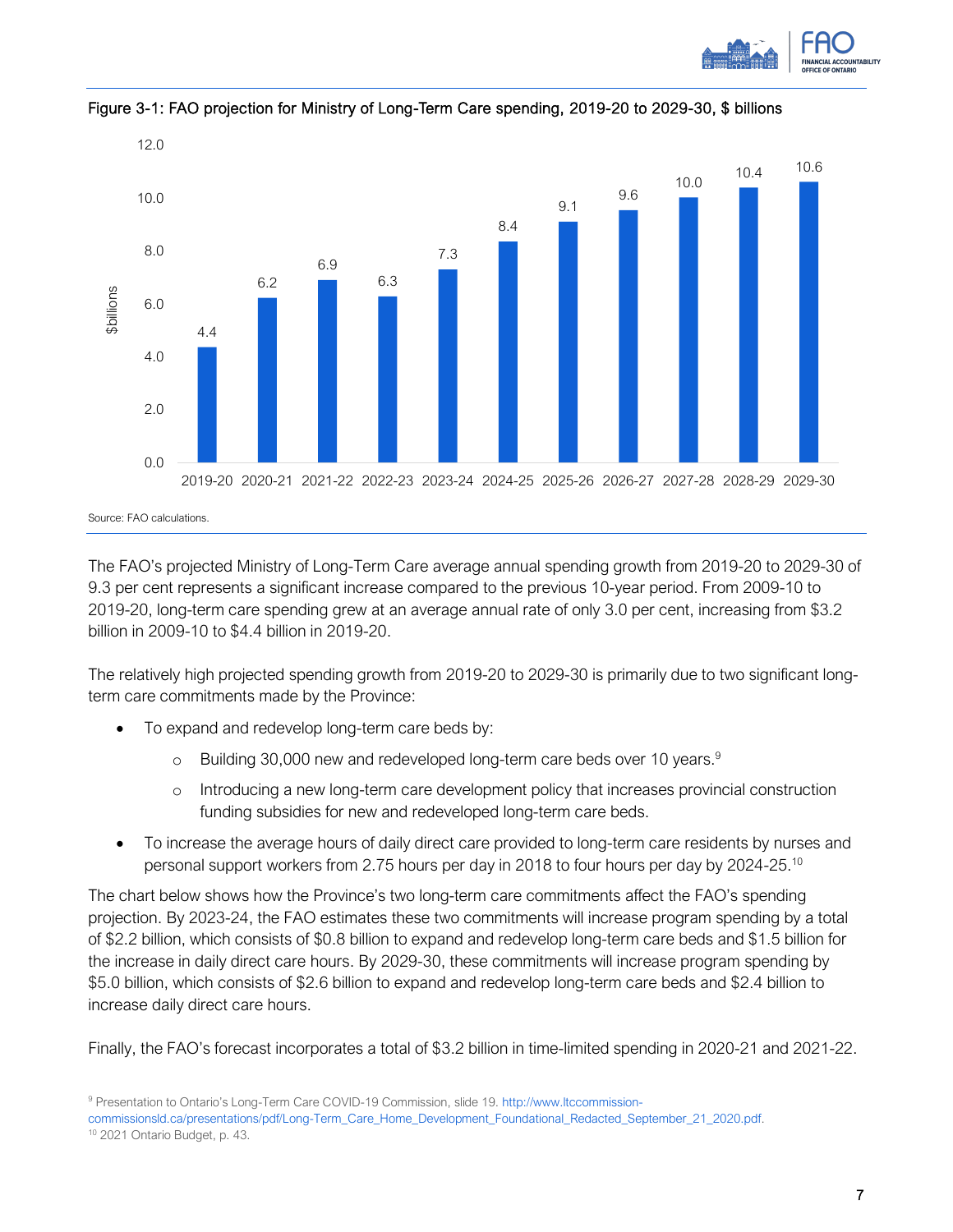

This includes approximately \$2.5 billion in spending related to the COVID-19 pandemic for wage enhancements (pandemic pay) and operating costs (supplies, prevention and containment measures, and testing), and \$0.7 billion for capital projects, most of which is for the Accelerated Build Pilot Program.

#### Figure 3-2: Impact of provincial commitments and time-limited spending on projected Ministry of Long-Term Care spending, 2019-20 to 2029-30, \$ billions



Source: FAO calculations.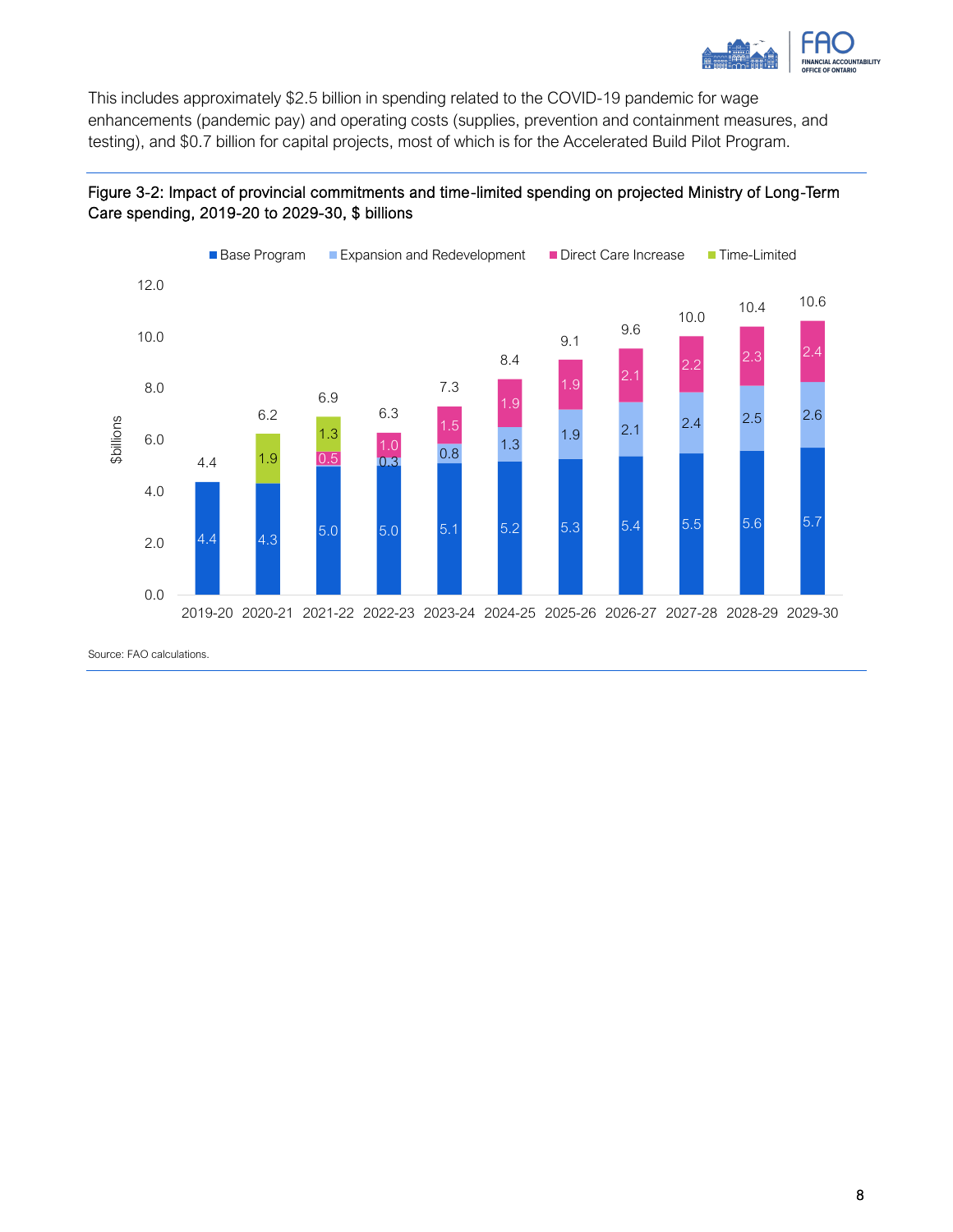

## <span id="page-11-0"></span>Expansion and Redevelopment Plan Analysis

The ministry's long-term care bed expansion and redevelopment plan is part of the Province's plan to address capacity issues in the health sector. As of December 2020, there were over 40,000 Ontarians on the wait list for a long-term care placement and the median wait time for a long-term care bed was 144 days. Long wait times for long-term care is a significant contributor to capacity issues in the health sector. The FAO estimates that patients waiting for a long-term care placement in hospitals occupied about five per cent of all hospital bed days in Ontario in 2017-18.<sup>11</sup>

The ministry's plan also continues to address the 31,266 long-term care beds in Ontario that are not built to modern design standards. As noted by Ontario's Long-Term Care COVID-19 Commission, these older beds make it "difficult, if not impossible, to manage the social distancing required during an infectious disease outbreak." <sup>12</sup> Importantly, the Auditor General of Ontario found that almost two-thirds of the long-term care homes with the most severe outbreaks during the first wave of the COVID-19 pandemic had older bedroom designs. $13$ 

In this section, the FAO reviews the Province's long-term care bed expansion and redevelopment plans. The Province has committed to build 30,000 new long-term care beds by 2028-29. In addition, although the Province has not committed to a long-term care bed redevelopment target,<sup>14</sup> the FAO assumes that the Province will redevelop at least 30,701 beds by 2028-29. Finally, to help facilitate the construction of new beds and the redevelopment of older beds, in July 2020, the Province introduced a new long-term care capital development policy that significantly increases provincial construction subsidies for eligible new and redeveloped long-term care beds.

### The Commitment to Build 30,000 New Long-Term Care Beds

The Province's commitment to build 30,000 new long-term care beds over 10 years from 2019-20 to 2028-29 builds on the previous commitment to build 15,000 new long-term care beds by 2023-24. <sup>15</sup> If achieved, 30,000 new long-term care beds by 2028-29 would represent a significant increase in the number of new beds compared to the prior 10-year period. From 2009-10 to 2018-19, the number of long-term care beds increased by 1,900.

The process to build a new long-term care bed begins when a long-term care operator signs a development agreement with the Ministry of Long-Term Care. Once the development agreement is executed, the LTC operator must finance and construct the beds in accordance with the terms of the agreement. Under normal circumstances, it takes approximately three years from the signing of a development agreement until a new long-term care bed opens.<sup>16</sup> However, due to the ongoing COVID-19 pandemic, the FAO estimates some timelines for existing projects will be delayed by up to 1.5 years.

<sup>11</sup> FAO, "[Long-Term Care Homes Program: A Review of the Plan to Create 15,000 New Long-Term Care Beds in Ontario](https://www.fao-on.org/en/Blog/Publications/ontario-long-term-care-program)," 2019.

<sup>&</sup>lt;sup>12</sup> Ontario's Long-Term Care COVID-19 Commission, Final Report, April 30, 2021, p. 36.

<sup>13</sup> Office of the Auditor General of Ontario, "COVID-19 Preparedness and Management: Special Report on Pandemic Readiness and Response in Long-Term Care," April 2021, p. 35.

<sup>&</sup>lt;sup>14</sup> As reported to the FAO by the Ministry of Long-Term Care.

<sup>15</sup> See FAO, "[Long-Term Care Homes Program: A Review of the Plan to Create 15,000 New Long-Term Care Beds in Ontario](https://www.fao-on.org/en/Blog/Publications/ontario-long-term-care-program)," 2019, for analysis of the previous LTC bed expansion commitment.

<sup>16</sup> Presentation to Ontario's Long-Term Care COVID-19 Commission, slide 13[. http://www.ltccommission-](http://www.ltccommission-commissionsld.ca/presentations/pdf/Long-Term_Care_Home_Development_Foundational_Redacted_September_21_2020.pdf)

[commissionsld.ca/presentations/pdf/Long-Term\\_Care\\_Home\\_Development\\_Foundational\\_Redacted\\_September\\_21\\_2020.pdf.](http://www.ltccommission-commissionsld.ca/presentations/pdf/Long-Term_Care_Home_Development_Foundational_Redacted_September_21_2020.pdf)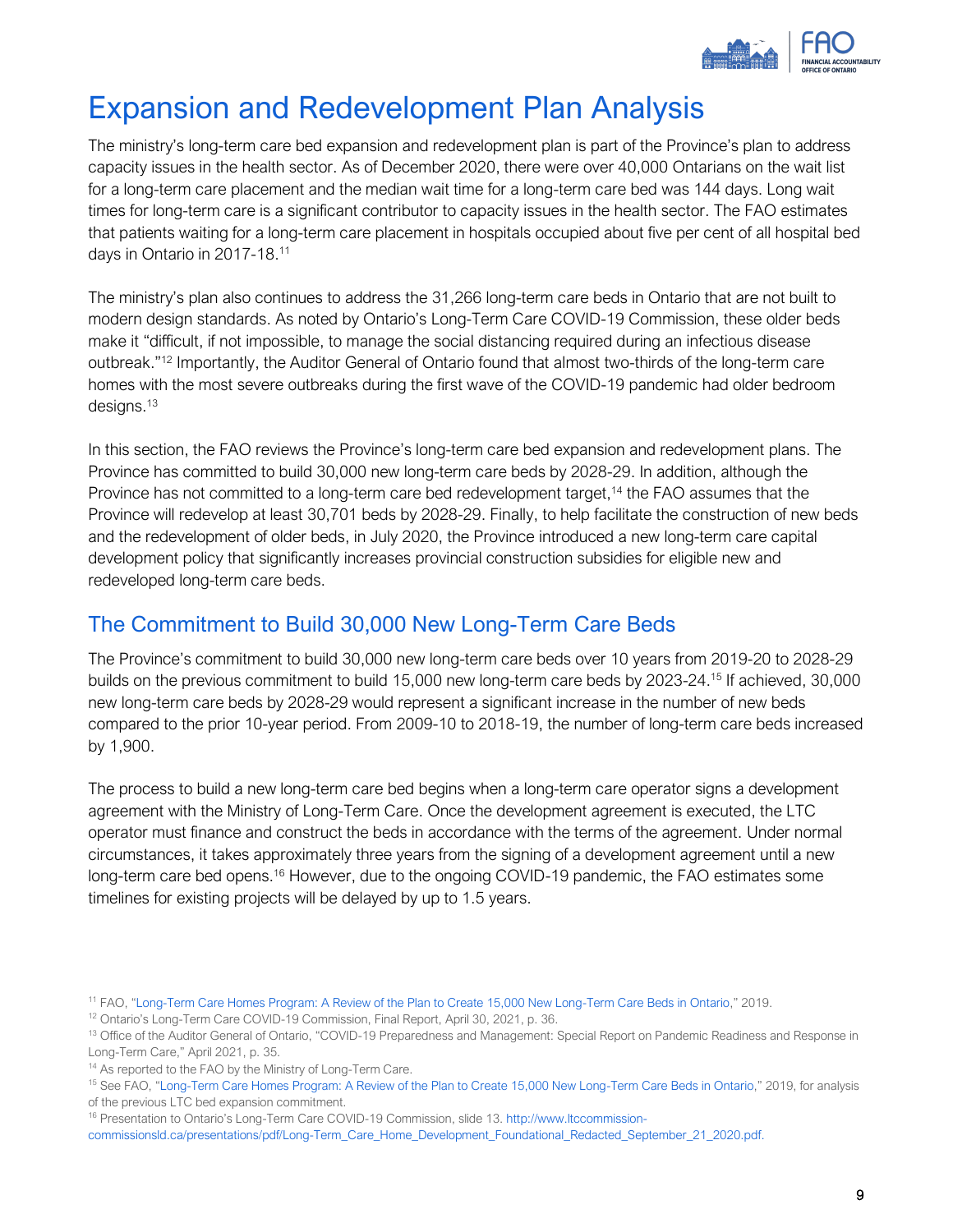

As of March 2021, the Province has allocated 20,161 new long-term care beds.<sup>17</sup> The FAO projects most of these beds will come into service between 2023 and 2025. In order for the Province to achieve its goal of having all 30,000 new beds in service by the end of the 2028-29 fiscal year, the FAO estimates that the remaining bed allocations must be completed by March 2026.

The following chart outlines the FAO's projection of when the 30,000 new beds will come into service. This projection incorporates actual project timelines for most of the 20,161 currently allocated beds and assumes that the Province will be successful in allocating the remaining 9,839 beds by March 2026 so that all 30,000 beds will be in service by 2028-29.





Source: FAO analysis of information provided by MLTC.

Importantly, the FAO estimates that only 8,251 new long-term care beds will be in service by the end of the 2023-24 fiscal year. This is well short of the Province's previous commitment to add 15,000 new long-term care beds by 2023-24. Overall, the FAO projects that the Province will not reach 15,000 new long-term care beds until 2025-26.

#### The Plan to Redevelop Existing Long-Term Care Beds

The process for redeveloping long-term care beds is similar to building a new bed in that the LTC operator signs a development agreement with the Province. The LTC operator must then finance and construct the redeveloped beds in accordance with the terms of the agreement. Many LTC development projects currently underway in Ontario include both new and redeveloped beds.<sup>18</sup>

In Ontario, long-term care beds can have one of five structural classifications that depend on which design standards the beds meet. The following table outlines the structural classification of each of the Province's 78,799 beds.

 $17$  For the purposes of this report, allocated new or redeveloped long-term care beds refers to beds for which the ministry provided the FAO with information on the location, operator and projected in-service date.

<sup>&</sup>lt;sup>18</sup> In fact, MLTC estimates that 90 to 95 per cent of redevelopment projects will be new builds as opposed to redeveloping existing spaces.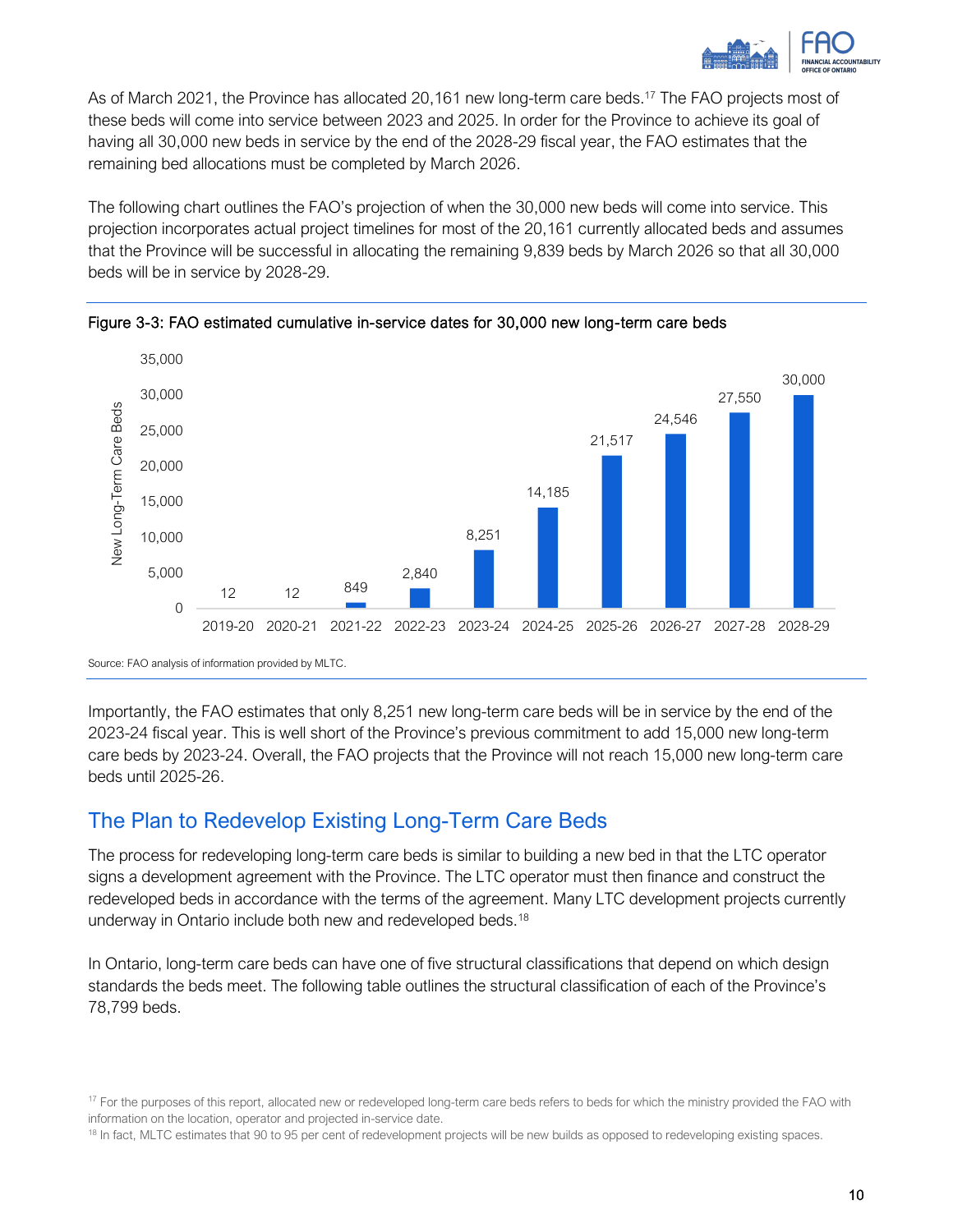

#### Table 3-1: Long-term care beds by structural classification as of March 31, 2020

| Structural Classification | New    |       | в     | С      |      | <b>Unknown</b> | <b>Total</b> |
|---------------------------|--------|-------|-------|--------|------|----------------|--------------|
| Number of Beds            | 39,232 | 6.819 | 5.803 | 23.699 | .764 | .482           | 78.799       |

Note: The D bed classification refers to "upgraded D" beds, which are beds that do not meet the standards of the 1972 Nursing Homes Act Regulation but were "upgraded" starting in 2002 by spending an approved amount to benefit resident health, safety or well-being. Se[e Slide 26 of MLTC's presentation on the Long-Term](http://www.ltccommission-commissionsld.ca/presentations/pdf/Long-Term_Care_Home_Development_Foundational_Redacted_September_21_2020.pdf)  [Care Home Development Framework](http://www.ltccommission-commissionsld.ca/presentations/pdf/Long-Term_Care_Home_Development_Foundational_Redacted_September_21_2020.pdf) for a more detailed description of long-term care bed structural classifications. Source: Information provided to the FAO by MLTC.

In total, there are 31,266 B, C and D class beds in Ontario that are not built to modern design standards. These beds were built to the design standards of the 1972 Nursing Homes Act Regulation, which allowed three and four beds per room and did not require washrooms in all resident bedrooms.<sup>19</sup> Redeveloped beds must comply with the *Long-Term Care Home Design Manual 2015,* which requires washrooms in all resident bedrooms and does not allow for more than two beds per room.<sup>20</sup>

Of the Province's 31,266 B, C and D class beds, the licences for 26,531 of the Province's B and C class beds will expire on June 30, 2025,<sup>21</sup> while the licences for the 1,764 D class beds expired in 2020. To be eligible for new licences, all of these beds will need to be redeveloped.<sup>22</sup> In addition, there are a total of 2,406 beds without expiring licences that are currently under redevelopment.<sup>23</sup> Consequently, the FAO estimates that the Province will need to redevelop at least 30,701 beds by 2028-29 to maintain the existing stock of long-term care beds.<sup>24</sup>

As of the writing of this report, the Province has allocated 15,918 beds for redevelopment, leaving an estimated 14,783 beds with expired (1,019 D class beds) or expiring (13,764 B and C class beds) licences that do not have redevelopment plans. The Province has publicly indicated that it intends to redevelop the 1,019 D class beds, while three years before the B and C class bed licences expire (June 2022), the Ministry of Long-Term Care must provide the operators of those LTC beds with notice of its intention to provide a new licence or not.<sup>25</sup> When the *Long-Term Care Homes Act, 2007* was passed on July 1, 2010, B and C beds were provided with a transitional licence of 15 years.<sup>26</sup> To receive a new licence, these beds must comply with current design standards; therefore, the Ministry's ability to grant a new licence will depend on the LTC operator's willingness and ability to redevelop the beds. The ministry has indicated that it aims to reallocate any expiring beds that LTC operators chose not to redevelop before they come out of operation in 2025.<sup>27</sup>

<sup>&</sup>lt;sup>19</sup> The D class beds do not meet the standards of the 1972 Nursing Homes Act Regulation but were "upgraded" starting in 2002 by spending an approved amount to benefit resident health, safety or well-being.

<sup>&</sup>lt;sup>20</sup> Ministry of Health and Long-Term Care, [Long-Term Care Home Design Manual 2015.](https://www.health.gov.on.ca/en/public/programs/ltc/docs/home_design_manual.pdf)

<sup>&</sup>lt;sup>21</sup> The remaining 2,971 B and C class beds that do not have expiring licences are operated by municipal owned long-term care homes. Municipal owned long-term care home licences have no specific term.

<sup>&</sup>lt;sup>22</sup> Ontario's Long-Term Care COVID-19 Commission, "Government of Ontario, MLTC, Capital Development and Licensing, Transcript, September [18](http://www.ltccommission-commissionsld.ca/transcripts/pdf/GovOntario_MLTC_CapitalDevelopmentandLicensing_Transcript_September_18_2020.pdf)," 2020, pp. 75-76 and Office of the Auditor General of Ontario, "COVID-19 Preparedness and Management: Special Report on Pandemic Readiness and Response in Long-Term Care," April 2021, pp. 15 and 21.

<sup>&</sup>lt;sup>23</sup> The 2,406 beds include a combination of A class beds and municipally owned B and C class beds.

<sup>&</sup>lt;sup>24</sup> This figure includes 26,531 B and C class beds with expiring licences in June 2025, 1,764 D class beds with expired licences, and 2,406 A, B and C class beds that do not have expiring licences but are already under redevelopment. Given that the licences for the 26,531 B and C class beds expire in June 2025, the FAO assumes that the redevelopments will be complete by 2028-29, or three years after the licences expire.

<sup>25</sup> *Long-Term Care Homes Act, 2007*, s. 103(1).

<sup>26</sup> *Long-Term Care Homes Act, 2007,* s. 187(3).

<sup>&</sup>lt;sup>27</sup> Presentation to Ontario's Long-Term Care COVID-19 Commission, "[Long-Term Care Home Licensing Framework](http://www.ltccommission-commissionsld.ca/presentations/pdf/LTC_Licensing_Foundational.pdf)," slide 14, September 2020.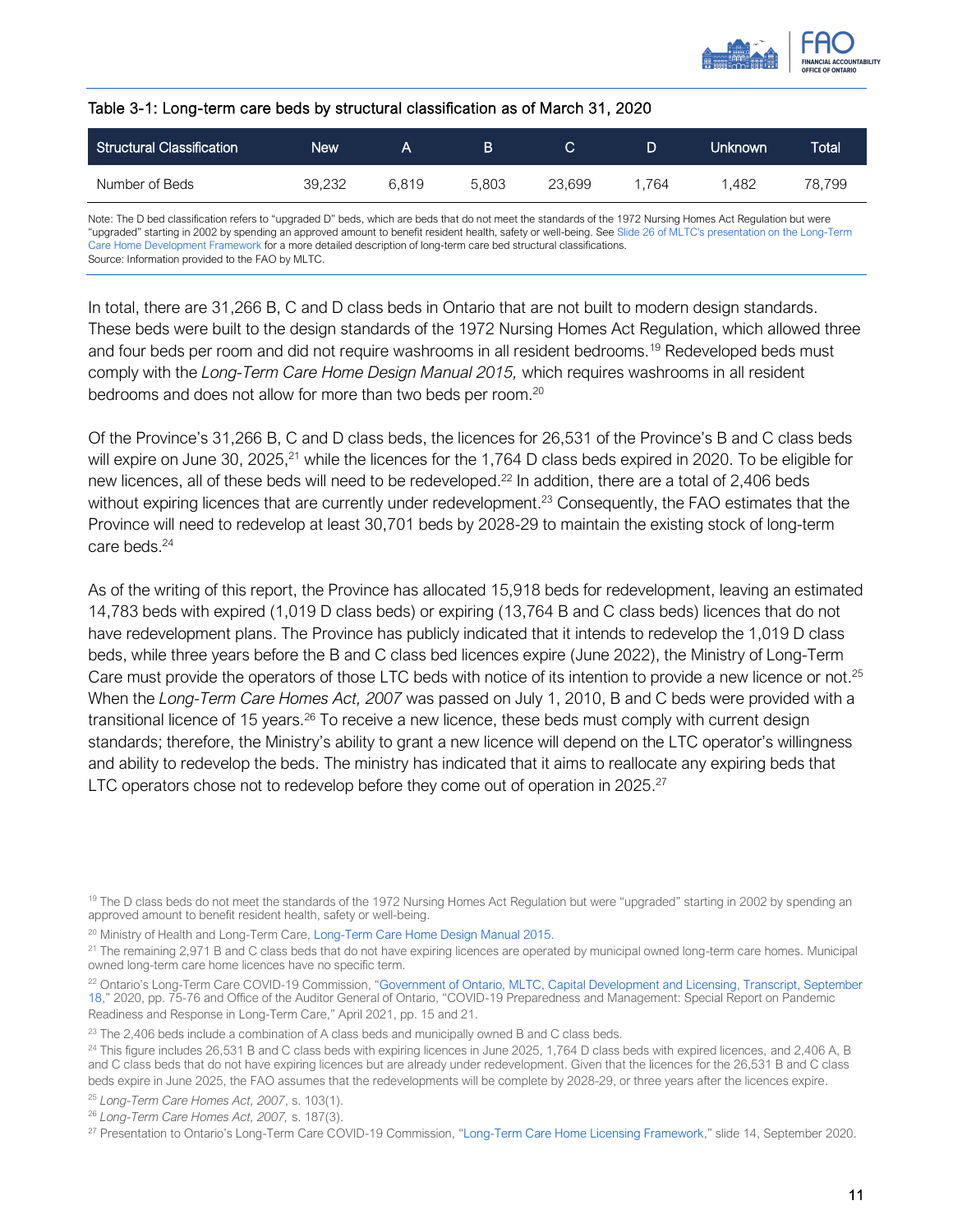

Although the FAO assumes that the Province will redevelop 30,701 long-term care beds by 2028-29, Ministry of Long-Term Care staff informed the FAO that there was no plan or commitment to redevelop any additional long-term care beds, beyond the 15,918 beds announced in the 2021 budget. However, the FAO's status quo assumption is that the Province will maintain its existing stock of long-term care beds and will redevelop the remaining D class beds with licences that have expired and the B and C class beds with licences that will expire in June 2025. This leads to a minimum long-term care bed redevelopment requirement of 30,701 beds by 2028-29. Note that this plan would still leave an estimated 807 B and C class long-term care beds operated by municipal owned long-term care homes that would not be redeveloped.

Members of the Standing Committee on Estimates may wish to ask the Ministry of Long-Term Care to confirm:

- if all B, C, and D class beds with expired or expiring licences will be redeveloped and under what timelines;
- whether the remaining estimated 807 B and C class beds in municipal-owned homes (which do not have expiring licences) will be redeveloped and under what timelines; and
- what will happen to the B and C class beds with licences that expire in June 2025, if there is no redevelopment agreement by that time.

The following chart outlines the FAO's assumption that 30,701 long-term care beds will be redeveloped by 2028-29. The FAO projection incorporates actual project timelines for the 15,918 redeveloped beds that have been allocated to date. The projection also assumes that the Province will be successful in either executing development agreements to redevelop the remaining 14,783 beds or reallocating the licences to other LTC operators by June 2025.



Figure 3-4: FAO estimated cumulative in-service dates for redeveloped beds

Importantly, the FAO estimates that only 8,917 long-term care beds will be redeveloped by the end of the 2023-24 fiscal year. This is well short of the Province's 2019 budget commitment to redevelop 15,000 longterm care beds by 2023-24. Overall, the FAO projects that the Province will not reach 15,000 redeveloped beds until 2025-26.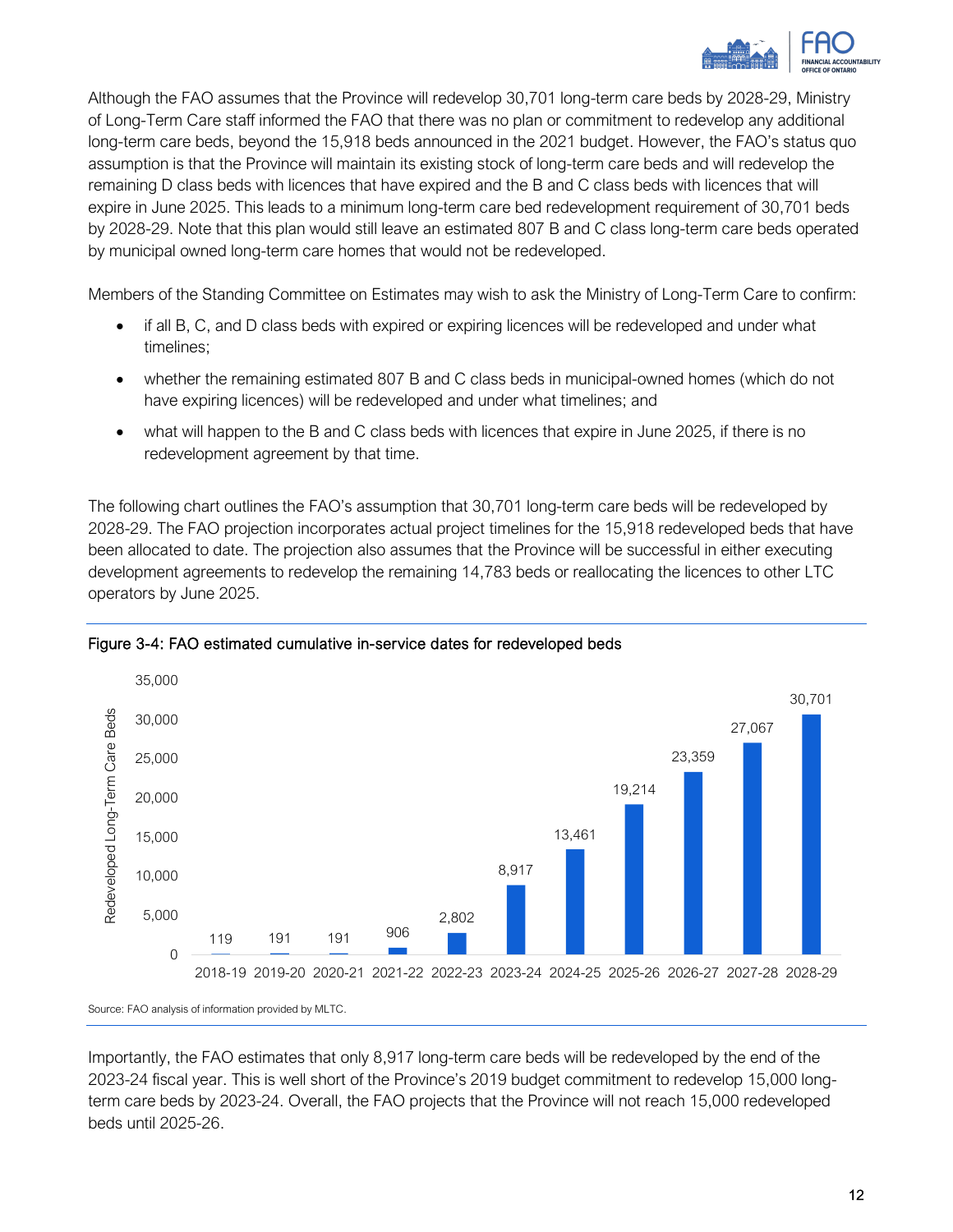

### The New Long-Term Care Development Policy

After an LTC home operator signs a development agreement with the ministry to build or redevelop long-term care beds, the LTC home operator is required to finance and construct the beds in accordance with the agreement. Once the LTC home operator has met the requirements outlined in the development agreement, the Province will provide the LTC home operator with a construction subsidy that covers a portion of the construction costs.

Historically, long-term care operators in Ontario have stated that the subsidy provided by the Province did not cover a sufficient portion of the cost of construction. This resulted in limited uptake from the long-term care sector for the Province's prior efforts to build and redevelop long-term care beds and is part of the reason the Province will not meet its 2019 budget targets of building and redeveloping 15,000 long-term care beds by 2023-24. 28

In July 2020, the Province introduced a new long-term care development policy to help accelerate the construction and redevelopment of long-term care beds. This new development policy aims to increase uptake by the LTC sector by introducing a new funding model that significantly increases provincial subsidies for new and redeveloped beds. This new funding model provides LTC operators with a daily construction funding subsidy of up to \$25.28 per bed per day for 25 years once the bed is in operation, as well as a development grant of up to \$51,376 per bed which is paid about three months prior to the bed opening.<sup>29</sup> For comparison, the previous construction funding policy provided a daily construction funding subsidy of up to \$23.03 per bed per day for 25 years and no development grant funding.<sup>30</sup>

The FAO estimates that this new policy will increase the maximum construction funding subsidy by 41 per cent from \$164,000 (\$2021) to \$232,000 (\$2021) per bed. For perspective, the average cost of construction for a long-term care bed is estimated to range from \$346,000 (\$2021) to \$477,000 (\$2021).<sup>31</sup>

This new policy can be applied to all projects with a first resident occupancy date of June 30, 2018 or later, which would cover all 30,000 new committed long-term care beds and most of the assumed 30,701 redeveloped beds.<sup>32</sup> In total, the FAO estimates that this new development policy will increase long-term care spending by over \$2.5 billion from 2020-21 to 2029-30.

In addition to the new development policy, the Province also announced a new pilot program to accelerate the construction of new long-term care homes (the Accelerated Build Pilot Program).<sup>33</sup> This program will provide over \$600 million in capital funding in 2020-21 and 2021-22 to fast-track the development of four long-term care homes with up to 1,280 beds. The Province is targeting to have these beds in operation by 2022.

 $32$  For development agreements signed prior to the implementation of this new policy, the ministry must approve the funding and amend the development agreement.

33 Government of Ontario[, Ontario Unveils New Innovative Approach to Building Long-Term Care Homes Faster,](https://news.ontario.ca/en/release/57690/ontario-unveils-new-innovative-approach-to-building-long-term-care-homes-faster) July 21, 2020.

<sup>&</sup>lt;sup>28</sup> Ontario Long Term Care Association, [Challenges and solutions: Rebuilding long-](https://www.oltca.com/OLTCA/Documents/Reports/OLTCA-2020-Budget-Submission---final.pdf)term care for Ontario's seniors.

<sup>&</sup>lt;sup>29</sup> Government of Ontario[, Long-Term Care Home Capital Development Funding Policy, 2020.](https://www.ontario.ca/page/long-term-care-home-capital-development-funding-policy-2020)

<sup>30</sup> Ministry of Health and Long-Term Care, [Policy: Construction Funding Subsidy Policy for Long-Term Care Homes, 2019.](https://www.health.gov.on.ca/en/public/programs/ltc/docs/policy_funding_constructioncosts.pdf)

<sup>&</sup>lt;sup>31</sup> Robyn Gibbard, [Sizing Up the Challenge: Meeting the Demand for Long-Term Care in Canada,](https://www.conferenceboard.ca/e-library/abstract.aspx?did=9228) The Conference Board of Canada, 2017.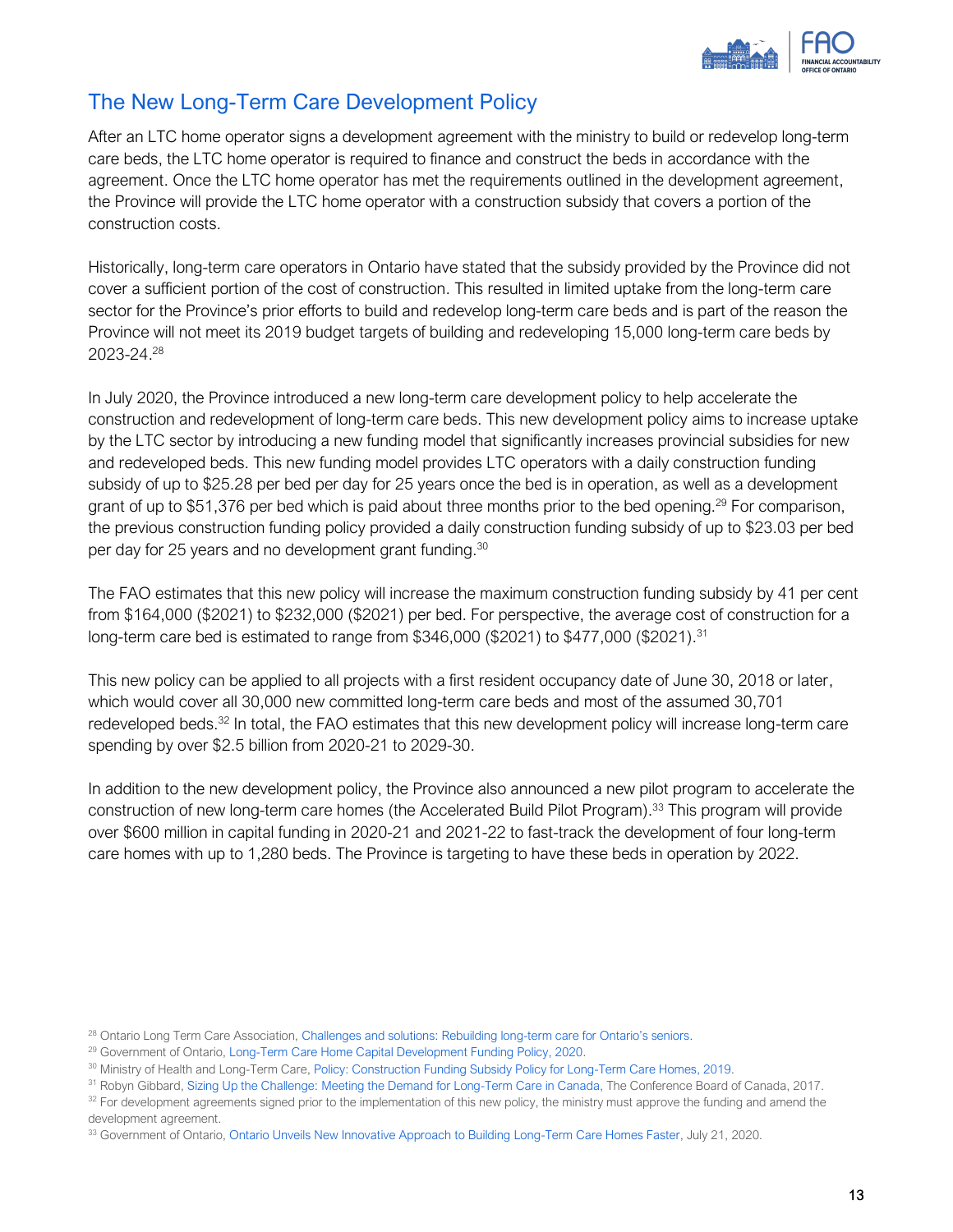

## <span id="page-16-0"></span>LTC Bed Forecast and Risks

Assuming that the Province is successful in creating 30,000 new long-term care beds by 2028-29, and that no existing long-term care beds are taken out of service, the FAO projects that the number of long-term care beds will reach 108,017 by 2028-29.





Note: The FAO forecast reflects the number of funded beds, not the number of beds available for LTC residents, as some beds will be under redevelopment or may be unavailable due to infection prevention and control measures. Source: FAO analysis of information provided by MLTC.

However, the FAO has identified three key risks to the FAO's long-term care bed projection.

#### Risk: 7,400 Beds May Not Return to Service

As of March 2021, over 7,400 long-term care beds were temporarily not in service due to public health measures to prevent the spread of COVID-19. The ministry has indicated to the FAO that LTC operators must fill vacant beds that are "available" for new and returning residents by September 1, 2021 or they will not be eligible for funding. However, ongoing infection prevention and control measures<sup>34</sup> could mean that many of these beds will continue to be unavailable and some beds may be prevented from reopening entirely. Members of the Standing Committee on Estimates may wish to ask the ministry for more information on how many longterm care beds are expected to be reopened by September 2021 and how many beds are expected to be permanently prevented from reopening.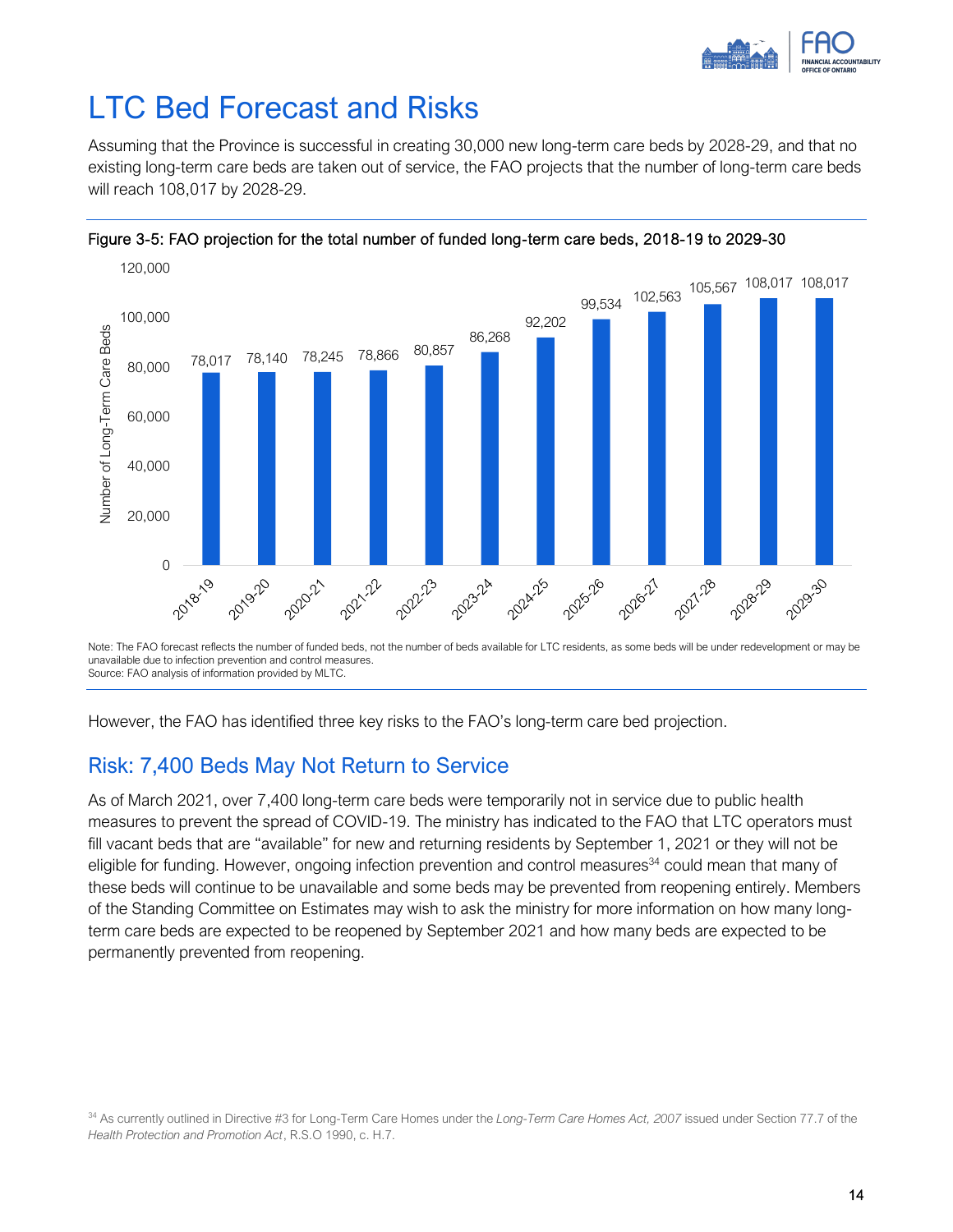

### Risk: Construction Timelines May Not Be Achieved

Previous long-term care bed expansion and redevelopment commitments have not been achieved, which highlights the historic difficulty in meeting long-term care bed expansion and redevelopment targets. For example, in 2014, the Province committed to redevelop 30,000 B, C and D beds by 2025; however, very few beds were redeveloped from 2014 to 2019.<sup>35</sup> Then, in the 2019 budget, the Province committed to add 15,000 new long-term care beds and redevelop 15,000 existing long-term care beds by the end of 2023-24. The FAO estimates that the Province will only build 8,251 new long-term care beds and redevelop only 8,917 beds by the end of 2023-24.

## Risk: Long-Term Care Beds with Expiring Licences May Be Permanently Taken Out of Service

As noted above, Ministry of Long-Term Care staff informed the FAO that there was no plan or commitment to redevelop any additional long-term care beds, beyond the 15,918 beds announced in the 2021 budget. This leaves 14,783 long-term care beds with expired licences or licences that are set to expire in June 2025 that do not have redevelopment agreements. The FAO assumes that these beds will be redeveloped to maintain the Province's existing stock of long-term care beds.<sup>36</sup> Alternatively, the Province could decide to permanently take these beds out of service and reduce its supply of long-term care beds. The ministry recently stated that "further advancement on redeveloping beds will be contingent on future funding availability."<sup>37</sup> Members of the Standing Committee on Estimates may wish to ask the ministry when it expects that decisions on the availability of redevelopment funding will be made for the remaining 14,783 long-term care beds with expired or expiring licences.

<sup>35</sup> Ontario's Long-Term Care COVID-19 Commission, "Government of Ontario, MLTC, Long-Term Care Home Development, Transcript, [September 21](http://www.ltccommission-commissionsld.ca/transcripts/pdf/Government_of_Ontario_MLTC_Briefing_on_LTC_Capital_Transcript_September_21_2020.pdf)," 2020, p. 31.

 $36$  This assumption is reflected in the FAO's spending projection for the ministry.

<sup>37</sup> Office of the Auditor General of Ontario, "COVID-19 Preparedness and Management: Special Report on Pandemic Readiness and Response in Long-Term Care," April 2021, p. 37.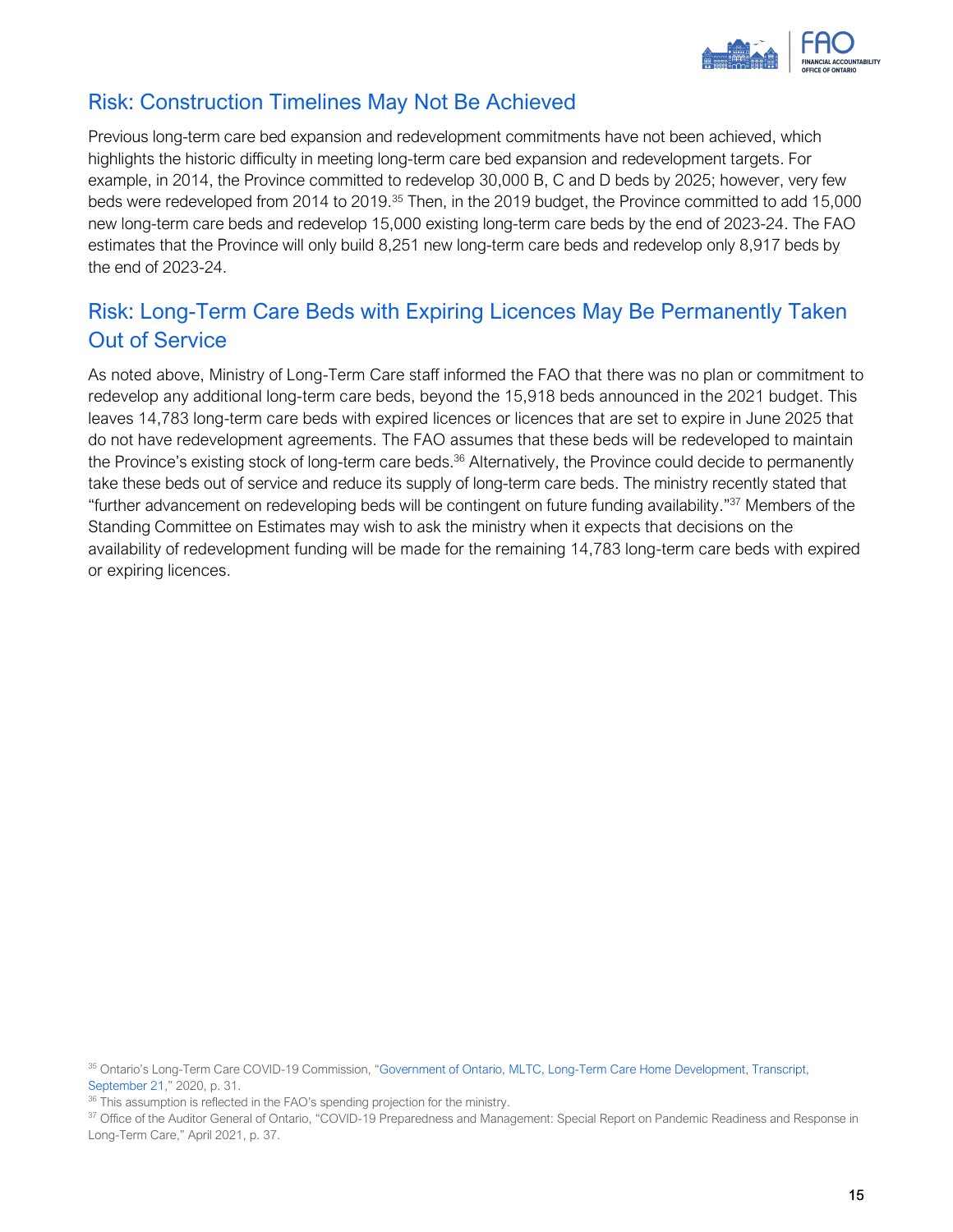

## <span id="page-18-0"></span>LTC Wait List Considerations

In a 2019 report, the FAO projected that the wait list for long-term care would increase from 34,900 in 2018-19 to 36,900 by 2023-24, even with the assumption that the Province was able to successfully add 15,000 new long-term care beds over this time.<sup>38</sup> Due to uncertainties surrounding the impact of the COVID-19 pandemic, including the current impact of infection prevention and control measures on long-term care bed capacity and any potential impact on the demand for long-term care,<sup>39</sup> the FAO cannot update its wait list projection.

However, to provide context on the potential demand for long-term care beds, over 80 per cent of Ontarians in long-term care are over the age of 75 and growth in this demographic is the key driver of demand for long-term care beds. Between 2009-10 and 2018-19, the Province added only 1,900 LTC beds, which resulted in the number of LTC beds per 1,000 Ontarians aged 75 and over decreasing from 91 in 2009-10 to 73 in 2018-19.

Looking ahead, the FAO projects that the number of Ontarians aged 75 and over will increase by 52 per cent from 2018-19 to 2029-30 while the number of long-term care beds will increase by 38 per cent. As a result, even if the Province is able to increase the supply of long-term care beds by 30,000 by 2028-29, the number of long-term care beds per 1,000 Ontarians aged 75 and over will continue to decrease, from 73 in 2018-19 to 66 in 2029-30. This indicates that the Province's plan to add 30,000 beds by 2028-29 will likely not be sufficient to keep pace with the growing demand for long-term care from Ontario's growing and aging population.





Source: FAO.

#### <sup>38</sup> FAO, "[Long-Term Care Homes Program: A Review of the Plan to Create 15,000 New Long-Term Care Beds in Ontario](https://www.fao-on.org/en/Blog/Publications/ontario-long-term-care-program)," 2019.

<sup>39</sup> In the 2019 wait list forecast, the FAO incorporated a factor that reflected an observed trend of demand for long-term care increasing more slowly than demographics would otherwise indicate. This reflected a declining preference for long-term care in the population. The FAO cannot yet determine the impact of the COVID-19 pandemic on the preference for long-term care and thus cannot update the wait list projection.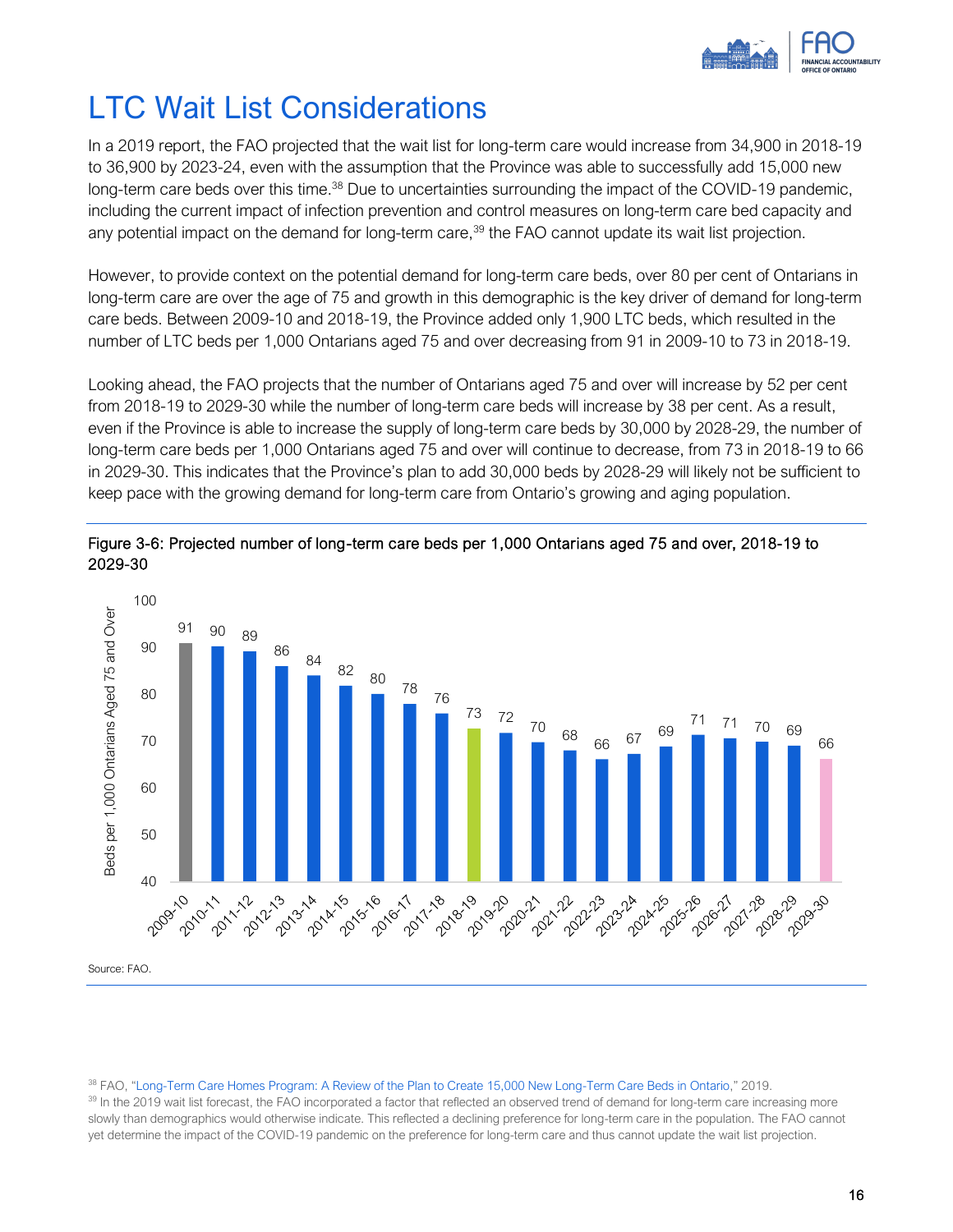

# <span id="page-19-0"></span>Increasing Direct Care for Long-Term Care Residents

The FAO's spending projection incorporates the Province's commitment to increase the average daily direct care hours provided to long-term care residents. This was a recommendation from Ontario's Long-Term Care COVID-19 Commission and was originally announced in the 2020 Ontario Budget. The Province's commitment includes:

- Providing long-term care residents with an average of four hours of direct daily care from a nurse or personal support worker.
- Providing long-term care residents with an average of 36 minutes of direct daily care from allied health professionals, including physiotherapists and health care aides.
- Providing funding to recruit and train personal support workers.

In 2018, the Province estimates nurses and personal support workers provided 165 minutes (2.75 hours) and allied health professionals provided 30 minutes of direct care on average per day to residents.<sup>40</sup> The Province's plan is to increase these amounts to 240 minutes (or four hours) by 2024-25 for direct care provided by nurses and personal support workers and 36 minutes by 2022-23 for direct care provided by allied health professionals. 41





Note: Nurses include registered nurses and registered practical nurses. Allied health staff include activity assistants, health aides, administrators, social workers, physiotherapists and others.

Source: Ontario's Long-Term Care Staffing Plan (2021-2025).

The FAO estimates that these increased care commitments will cost a total of \$4.9 billion from 2021-22 to 2024-25. This estimate is similar to the Province's forecast.

<sup>40</sup> Ontario's Long-Term Care Staffing Plan (2021-2025).

<sup>41</sup> 2021 Ontario Budget, p. 43.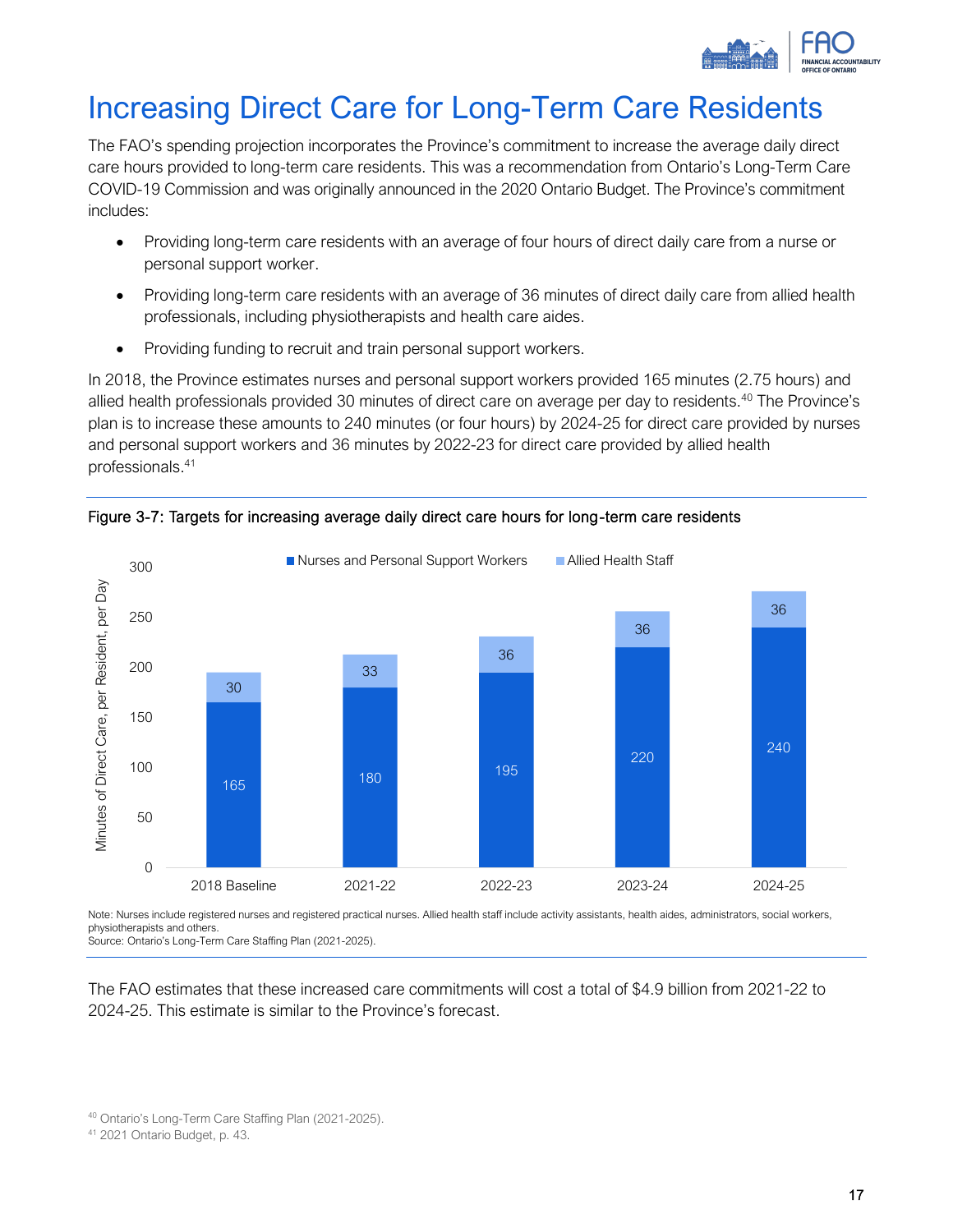

|                                                                                                                 | 2021-22 | 2022-23 | 2023-24 | 2024-25 | <b>Four Year Total</b> |
|-----------------------------------------------------------------------------------------------------------------|---------|---------|---------|---------|------------------------|
| <b>FAO</b> Estimate                                                                                             | 546     | 972     | 1.466   | 1,865   | 4,850                  |
| Government Estimate                                                                                             | 500     | 1,000   | 1,500   | 1,900   | 4,900                  |
| <b>Difference</b>                                                                                               | 46      | -28     | -34     | -35     | -50                    |
| $O_{\text{SUSY}}$ , $\Gamma \wedge \overline{O}$ is a state of taken and the constitution of the $\overline{O}$ |         |         |         |         |                        |

| Table 3-2: Estimated cost to increase direct care hours, FAO estimate vs. government estimate, \$ millions |  |  |
|------------------------------------------------------------------------------------------------------------|--|--|
|------------------------------------------------------------------------------------------------------------|--|--|

Source: FAO analysis of information provided by MLTC.

The FAO estimates that 17,000 personal support workers and 12,200 nurses (registered nurses and registered practical nurses) for a total of 29,200 full-time equivalent positions will need to be hired by 2024-25 to meet the government's commitment.<sup>42</sup> This is consistent with the Province's statement in the 2021 budget that the commitment will require hiring more than 27,000 nurses and personal support workers.<sup>43</sup>

Importantly, the 29,200 new full-time equivalent positions by 2024-25 is to support the increase in daily direct care hours and does not include the increase in staff required to support the projected increase in the supply of long-term care beds. In total, the FAO estimates that over 37,000 nurses and personal support workers will need to be hired by 2024-25 to support both the increase in the supply of new long-term care beds and the increase in daily direct care hours. Members of the Standing Committee on Estimates may wish to ask the ministry for further information on its plans to increase employment in long-term care by over 37,000 nurses and personal support workers by 2024-25.

<sup>42</sup> Note that the FAO's staffing projections reflect the number of full-time equivalent positions (FTEs) that will need to be hired. This may understate the total number of employees that need to be hired as only about 41 per cent of personal support workers, 40 per cent of registered nurses and 39 per cent of registered practical nurses in long-term care homes worked full-time hours in 2018. <sup>43</sup> 2021 Ontario Budget, p. 27.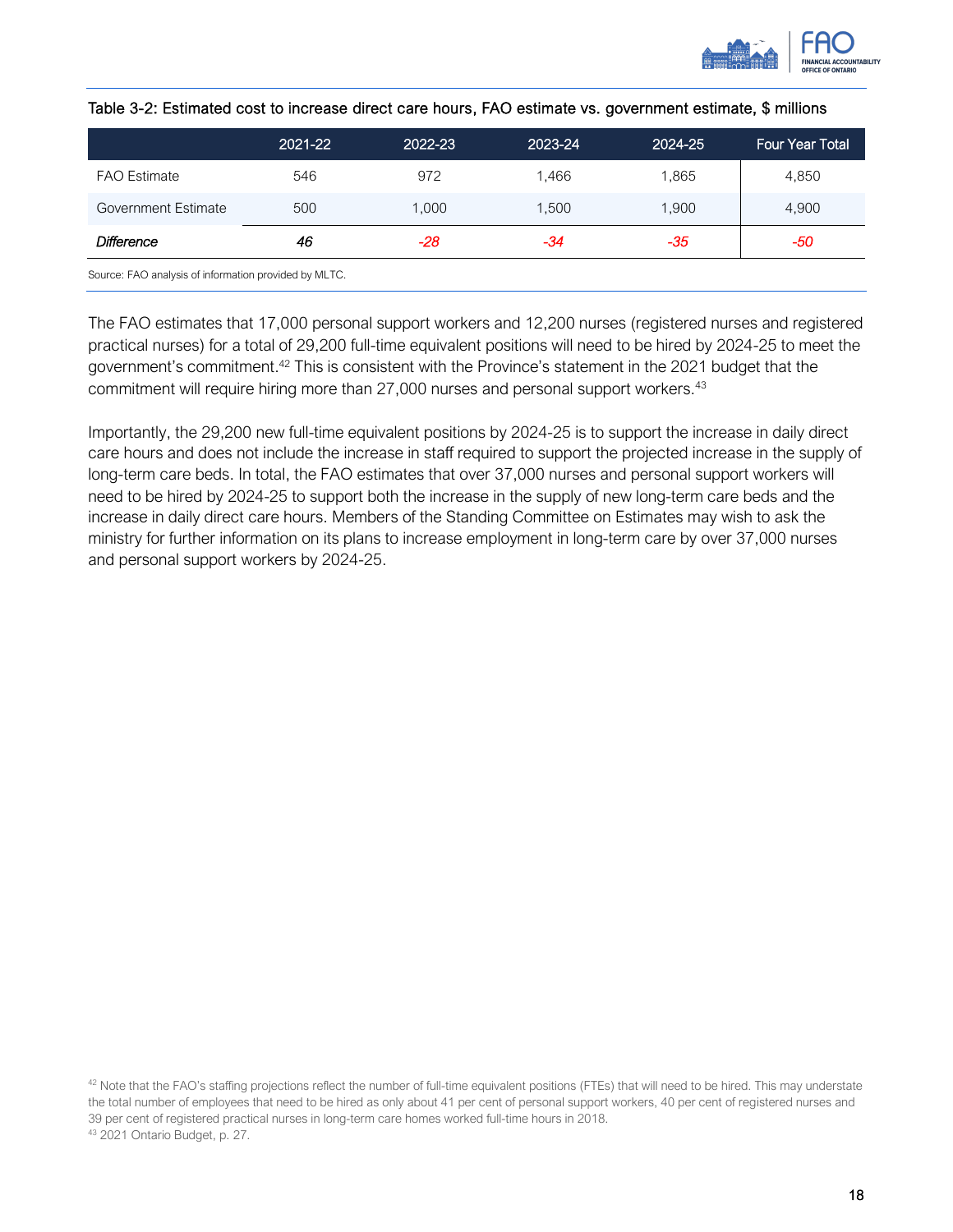

# <span id="page-21-0"></span>4 | Program Review

This chapter reviews requested and projected spending for the Ministry of Long-Term Care's 2021-22 Expenditure Estimates by program vote (Supply Bill spending) and other spending (consolidation and other adjustments).<sup>44</sup>

Note: "2020-21 Projected Spending" represents the interim spending forecast for 2020-21 from the 2021 Ontario Budget. The FAO will provide updated 2020-21 spending results in its upcoming Expenditure Monitor report for the fourth quarter of 2020-21.

#### <span id="page-21-1"></span>Vote 4501 - Ministry Administration Program

The Ministry Administration Program supports the delivery of all programs and services offered by MLTC. Vote 4501 includes only one sub-program (item), Ministry Administration, with spending largely for salaries, wages and employee benefits. Vote 4501 does not include any transfer payment programs. The overall spending request is up \$1 million, or 15.1 per cent, from 2020-21 projected spending.

| Vote 4501 - Ministry Administration Program |  |  |  |  |
|---------------------------------------------|--|--|--|--|
|---------------------------------------------|--|--|--|--|

| <b>Item</b> | <b>Ministry Administration Program</b><br>(Vote 4501) | 2020-21<br>Projected<br>Spending<br>(\$ millions) | 2021-22<br><b>Estimates</b><br>(\$ millions) | 1 Year<br>Change<br>(\$ millions) | 1 Year<br>Growth<br>(%) |
|-------------|-------------------------------------------------------|---------------------------------------------------|----------------------------------------------|-----------------------------------|-------------------------|
|             | Ministry Administration                               |                                                   |                                              |                                   |                         |
|             | Salaries, Wages and Employee Benefits                 | 4                                                 | 5                                            |                                   | 21.9                    |
|             | Services                                              |                                                   |                                              | $\leq -1$                         | $-15.9$                 |
|             | Other Spending                                        | $<$ 1                                             | $<$ 1                                        | $<$ 1                             | 5.7                     |
|             | <b>Total Supply Vote</b>                              | 5                                                 | 6                                            |                                   | 15.1                    |

Source: FAO analysis of the 2021-22 Expenditure Estimates and information provided by Treasury Board Secretariat.

<sup>44</sup> Excludes planned standalone legislation (statutory) spending of \$314,014.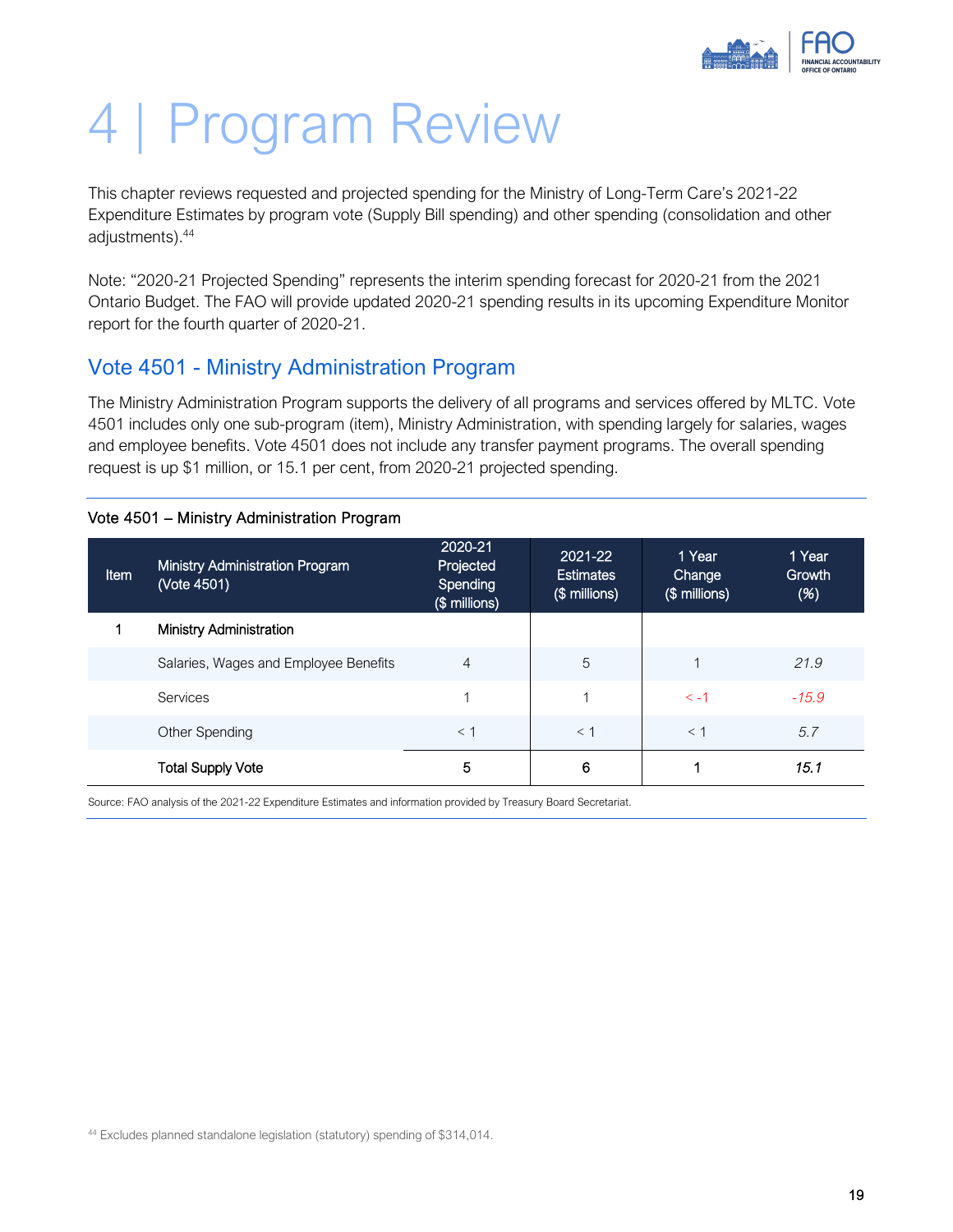

### <span id="page-22-0"></span>Vote 4502 - Long-Term Care Homes Program

The Long-Term Care Homes Program includes two sub-programs (items): Long-Term Care Homes Program (operating, \$6.4 billion) and Long-Term Care Program (capital, \$0.5 billion). Three transfer payments account for most of the planned 2021-22 spending in Vote 4502:

- Long-Term Care Homes Operations at \$6.1 billion, which is down \$44 million or 0.7 per cent from 2020-21 projected spending.
- Long-Term Care Homes Development at \$0.2 billion. This program had a \$103 million budget in the 2020-21 Expenditure Estimates that was not spent, resulting in a year-over-year spending increase of \$228 million.
- Long-Term Care Homes Capital at \$0.5 billion, which is up \$337 million or 179.5 per cent from 2020- 21 projected spending.

In addition, salaries, wages and employee benefits is up \$16 million, or 51.1 per cent, from 2020-21 projected spending.

| Item           | Long-Term Care Homes Program<br>(Vote 4502) | 2020-21<br>Projected<br>Spending<br>(\$ millions) | 2021-22<br><b>Estimates</b><br>(\$ millions) | 1 Year<br>Change<br>(\$ millions) | 1 Year<br>Growth<br>(%) |
|----------------|---------------------------------------------|---------------------------------------------------|----------------------------------------------|-----------------------------------|-------------------------|
| 1              | Long-Term Care Homes Program (Operating)    |                                                   |                                              |                                   |                         |
|                | Long-Term Cares Homes - Development         | 0                                                 | 228                                          | 228                               |                         |
|                | Long-Term Care Homes - Operations           | 6,161                                             | 6,117                                        | $-44$                             | $-0.7$                  |
|                | Salaries, Wages and Employee Benefits       | 32                                                | 49                                           | 16                                | 51.1                    |
|                | Services                                    | 9                                                 | $\overline{7}$                               | $-2$                              | $-23.3$                 |
|                | Other Spending                              | $\overline{2}$                                    | 3                                            | $\mathbf{1}$                      | 48.6                    |
|                | <b>Total Item</b>                           | 6,204                                             | 6,404                                        | 200                               | 3.2                     |
| $\overline{2}$ | Long-Term Care Program (Capital)            |                                                   |                                              |                                   |                         |
|                | Long-Term Care Homes Capital                | 188                                               | 525                                          | 337                               | 179.5                   |
|                | <b>Other Transactions</b>                   | < 1                                               | $<$ 1                                        | $\Omega$                          | 0.0                     |
|                | <b>Total Item</b>                           | 188                                               | 525                                          | 337                               | 179.5                   |
|                | <b>Total Supply Vote</b>                    | 6,392                                             | 6,928                                        | 537                               | 8.4                     |

#### Vote 4502 – Long-Term Care Homes Program

Source: FAO analysis of the 2021-22 Expenditure Estimates and information provided by Treasury Board Secretariat.